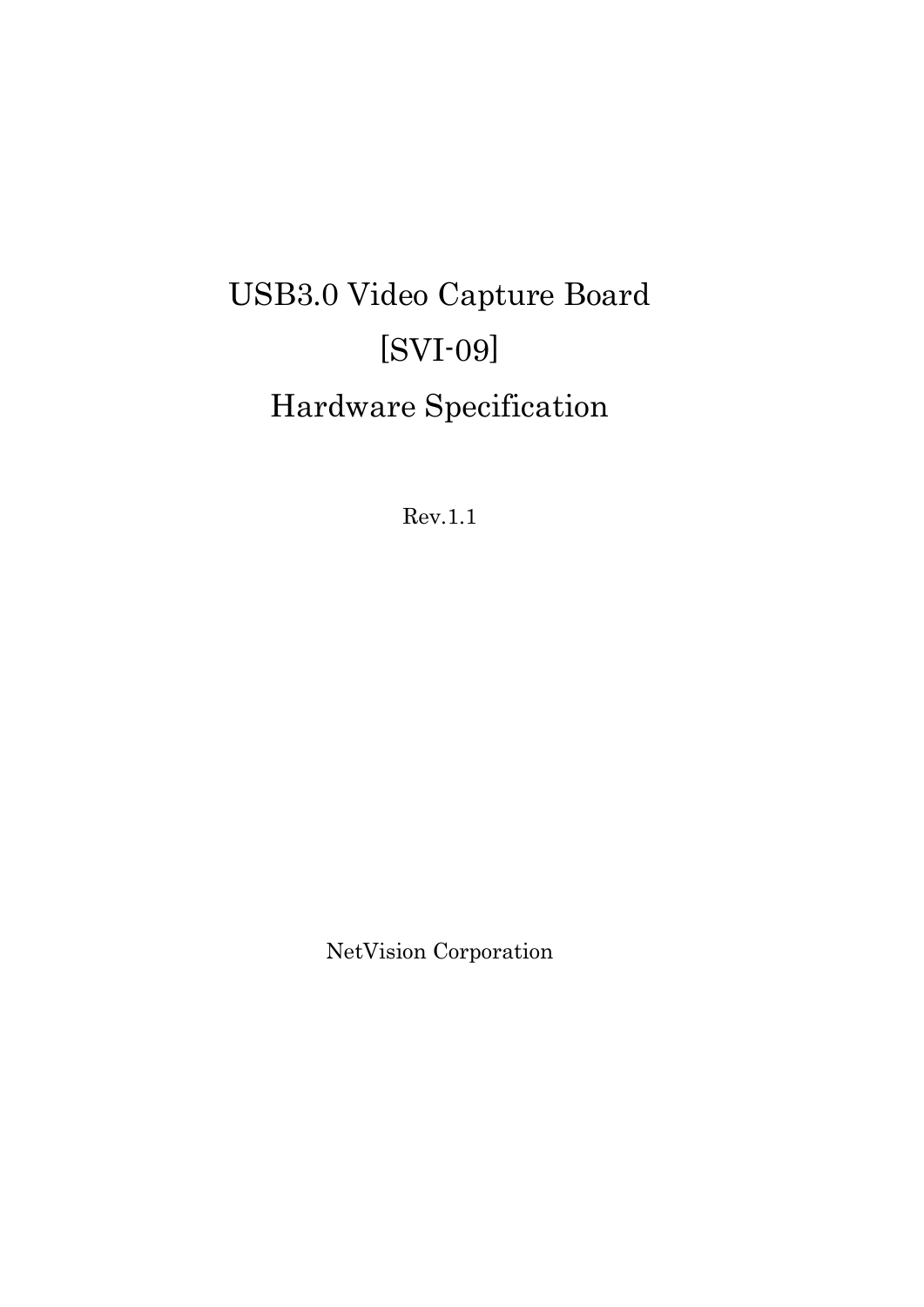## Update History

| Revision | Date         | <b>Note</b>                                                  |           |
|----------|--------------|--------------------------------------------------------------|-----------|
| 1.0      | 9 Jan. 2020  | New File (Equivalent to Japanese version 2.1)                | S. Usuba  |
| 1.1      | 28 Aug. 2020 | •Changed "SVI compatible mode" to "Vendor mode"              | H. Suzuki |
|          |              | • Added UVC mode                                             |           |
|          |              | •Deleted descriptions or figures about Rev.1 and added about |           |
|          |              | Rev.2                                                        |           |
|          |              | Corrected the description about Vendor mode, about LEDs,     |           |
|          |              | and some mistakes (Equivalent to Japanese version 2.8)       |           |
|          |              |                                                              |           |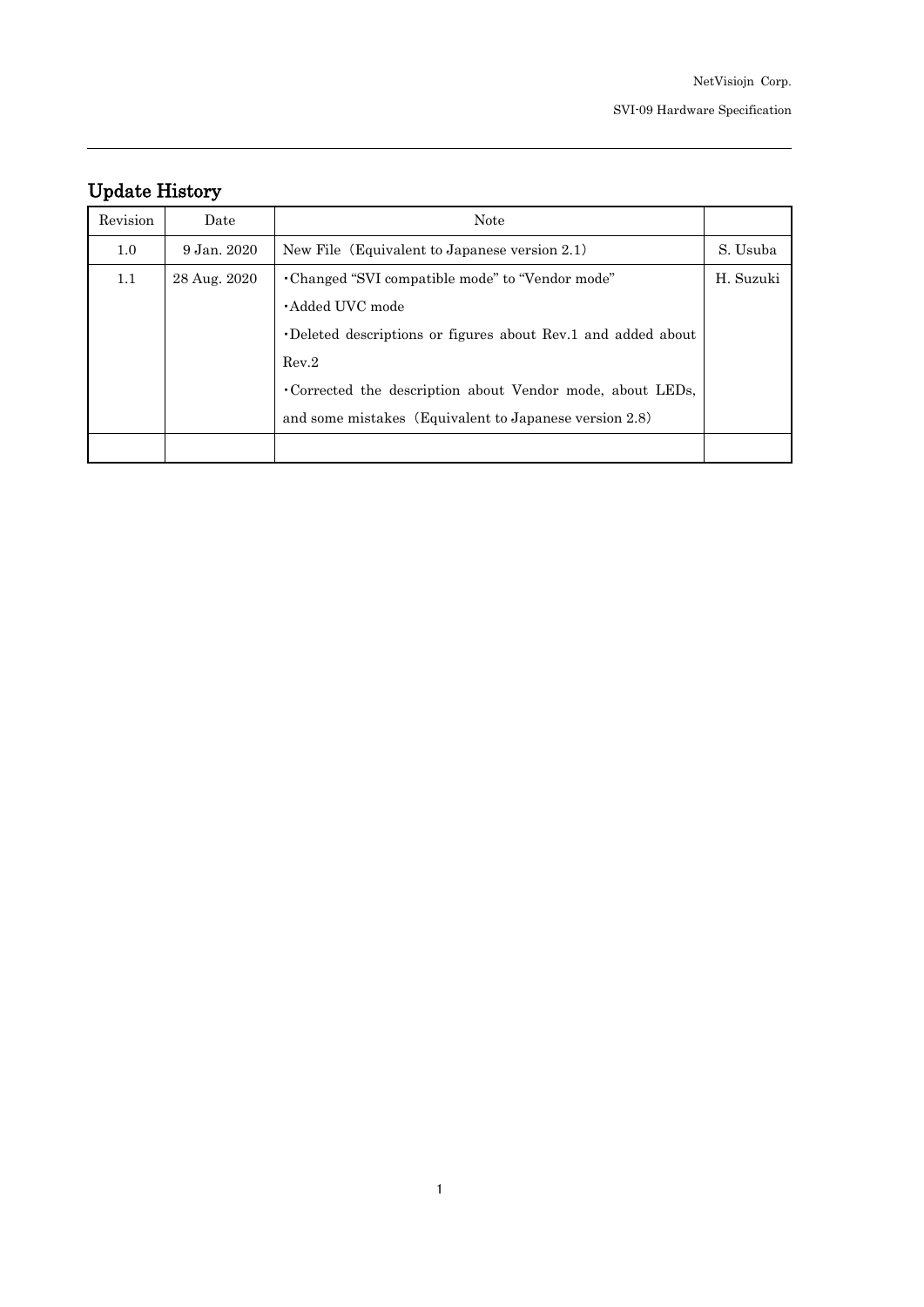### ${\rm Index}$

| 1.1.<br>2.<br>2.1.<br>2.2.<br>2.3.<br>3.<br>3.1.<br>3.2.<br>3.3.<br>4.<br>5.<br>5.1.<br>5.2.<br>6.<br>6.1.<br>6.2.<br>6.3.<br>6.4.<br>6.5.<br>6.6.<br>7. |  |
|----------------------------------------------------------------------------------------------------------------------------------------------------------|--|
|                                                                                                                                                          |  |
|                                                                                                                                                          |  |
|                                                                                                                                                          |  |
|                                                                                                                                                          |  |
|                                                                                                                                                          |  |
|                                                                                                                                                          |  |
|                                                                                                                                                          |  |
|                                                                                                                                                          |  |
|                                                                                                                                                          |  |
|                                                                                                                                                          |  |
|                                                                                                                                                          |  |
|                                                                                                                                                          |  |
|                                                                                                                                                          |  |
|                                                                                                                                                          |  |
|                                                                                                                                                          |  |
|                                                                                                                                                          |  |
|                                                                                                                                                          |  |
|                                                                                                                                                          |  |
|                                                                                                                                                          |  |
|                                                                                                                                                          |  |
|                                                                                                                                                          |  |
|                                                                                                                                                          |  |
| 7.1.                                                                                                                                                     |  |
| 7.2.                                                                                                                                                     |  |
|                                                                                                                                                          |  |
|                                                                                                                                                          |  |
| 7.3.                                                                                                                                                     |  |
| 7.4.                                                                                                                                                     |  |
| 7.5.                                                                                                                                                     |  |
| 7.6.                                                                                                                                                     |  |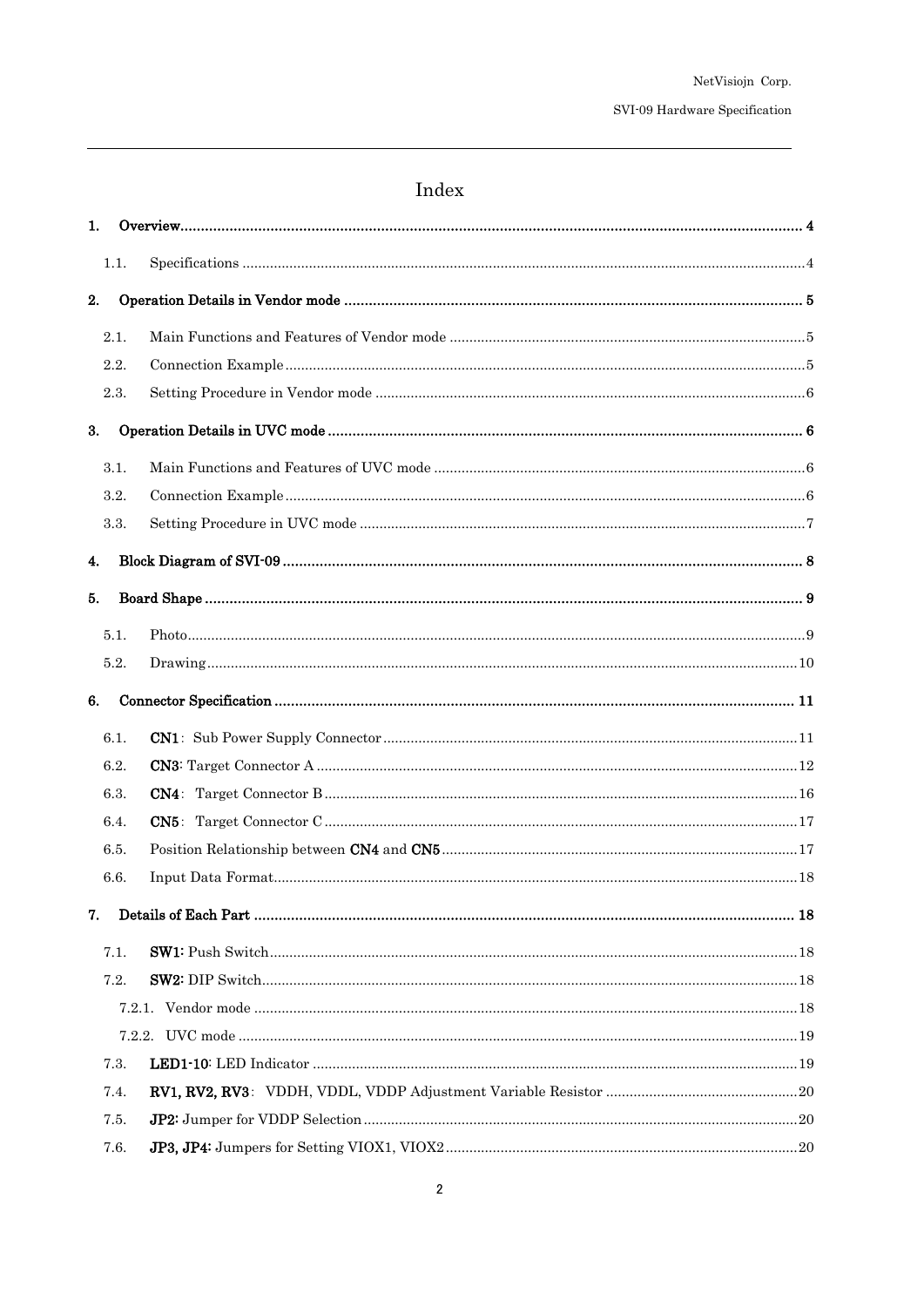| 8.    |  |
|-------|--|
| 9.    |  |
| 9.1.  |  |
| 9.2.  |  |
| 9.3.  |  |
| 9.4.  |  |
| 9.5.  |  |
| 10.   |  |
| 11.   |  |
| 11.1. |  |
| 11.2. |  |
| 11.3. |  |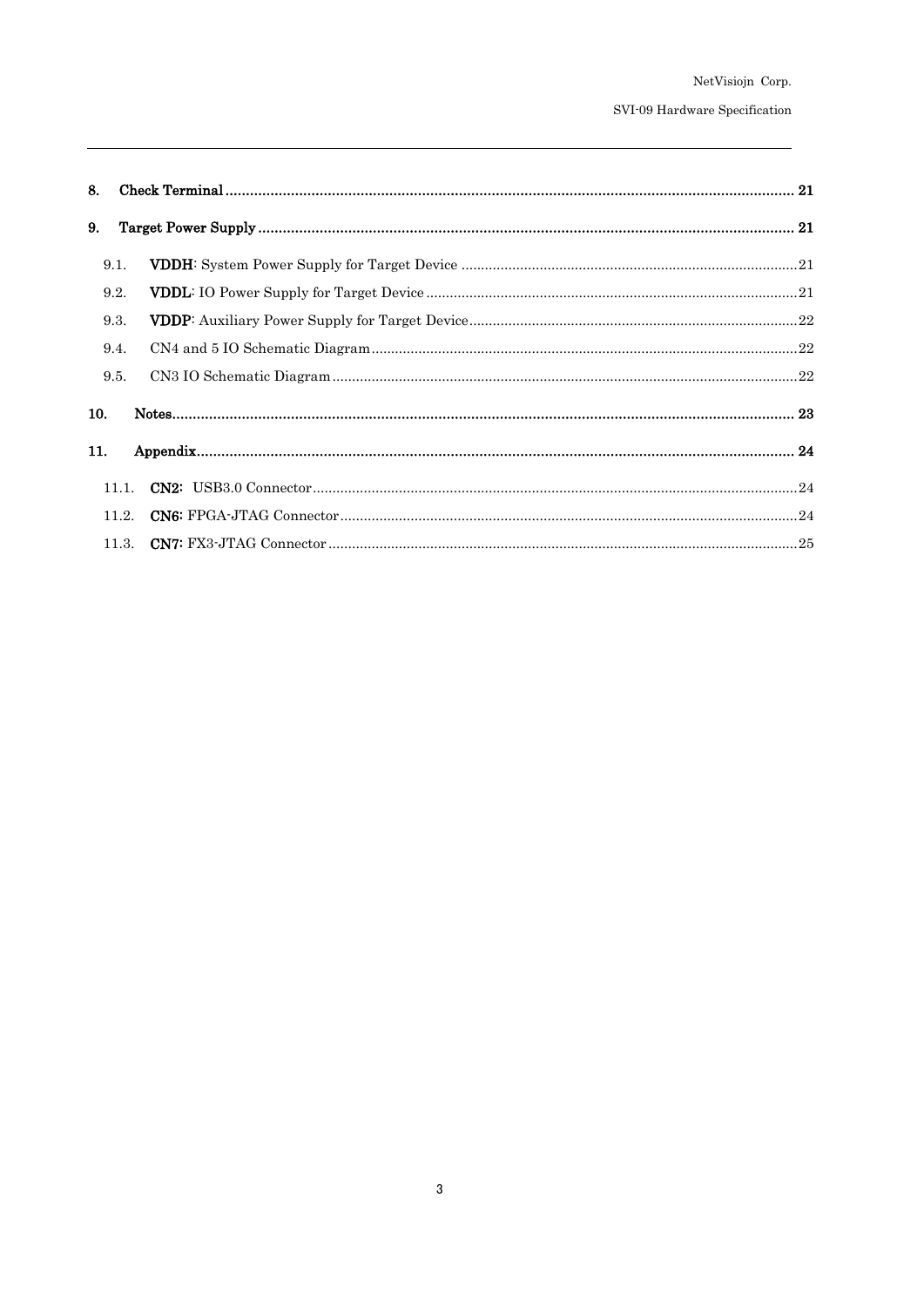### <span id="page-4-0"></span>1. Overview

This document is a hardware specification of the board **SVI-09** for capturing video signals output from the image sensor with USB 3.0 connection. SVI-09 has 2 mode types; Vendor mode and UVC mode.

Vendor mode is compatible with SVI-06 (old product) and works with vendor class drivers. A major feature of Vendor mode is that it can follow up and capture even if the image size changes during capture.

UVC mode, on the other hand, operates as a USB Video Class compliant video capture device, and you can use existing libraries and software to evaluate image sensors and develop algorithms in various OS.

Vendor mode and UVC mode can be switched with the DIP switch (SW2) #8 on the board. When #8 is on, it operates as vendor mode, and when #8 is off, it operates as UVC mode. Both modes support uncompressed video transfer at 1920x1080 60FPS or higher.

#### <span id="page-4-1"></span>1.1. Specifications

- Power : USB Bus Supply (external power supply input available) / +5V 0.7A typ.
- $\cdot$  Input format (via CN 4,5):
	- Parallel video signal (Support PCLK/VSYNC/HSYNC; Embedded Sync (BT.656))
	- Support sensors of PCLK 150 MHz or less
	- Input Bit Width: 8bit / 16bit / 24bit / 32bit
- Input format (via CN3): \* Optional support
	- Parallel video signal (Support PCLK/VSYNC/HSYNC; Embedded Sync (BT.656))
	- LVDS signal (max. 12 Data Lanes + 2 Clock Lanes)
	- MIPI signal (max. 4 Lanes x 2ch)
- Input resolution: max. 8191x8191 pix.
- Output: USB3.0 (USB Video Class or Vender driver)
- FPGA: Artix7 XC7A35T-1FGG484C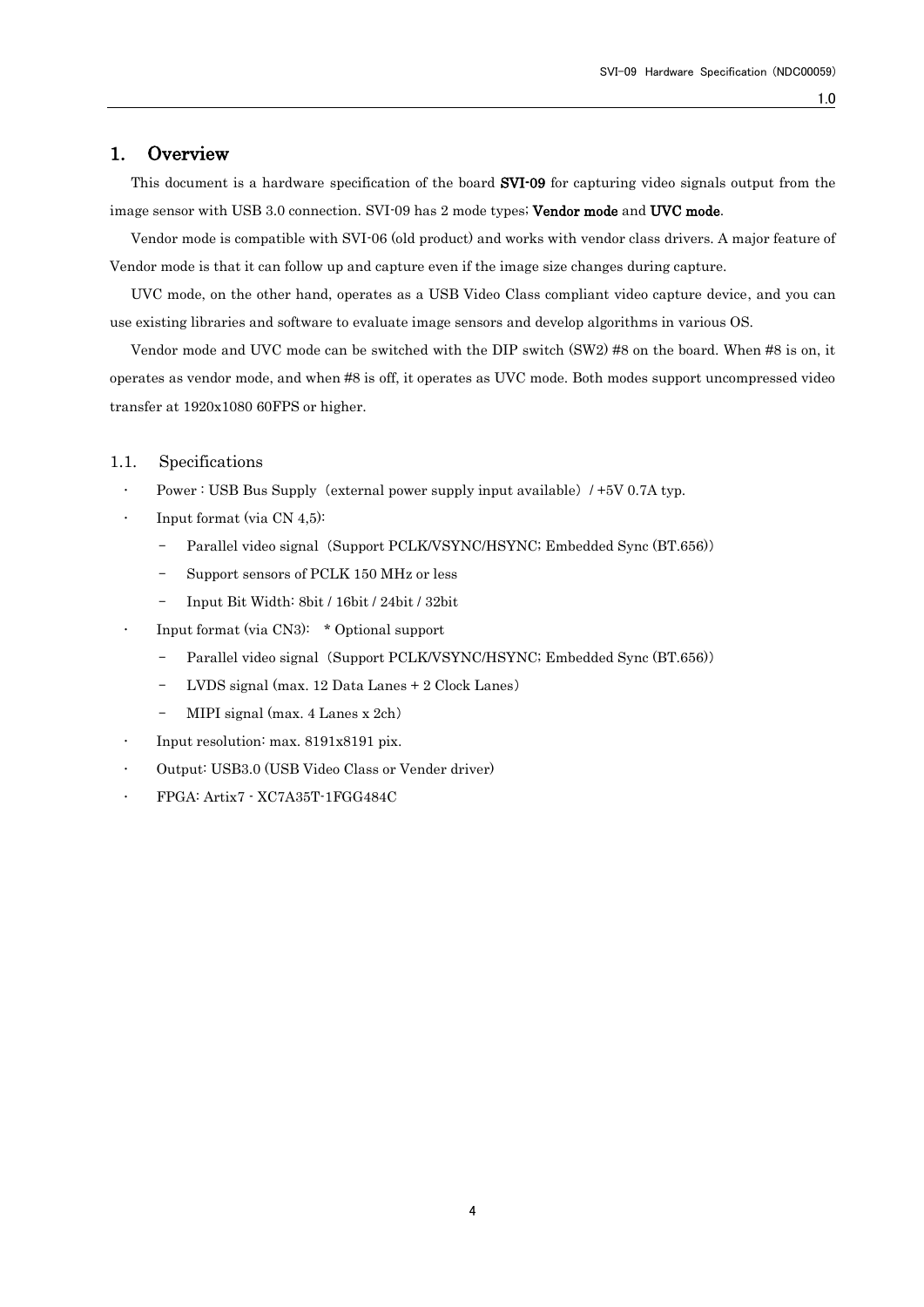### <span id="page-5-0"></span>2. Operation Details in Vendor mode

This chapter describes Vendor mode.

### <span id="page-5-1"></span>2.1. Main Functions and Features of Vendor mode

- ・ Vendor mode is compatible with SVI-06 (older product) and works with vendor class drivers.
- ・ It operates using the API and driver provided by our company.
- ・ Supports parallel input from CN4/5.
- ・ Supports two modes: monitoring mode and recording mode.
- ・ Supports uncompressed video transfer of 1920x1080 60FPS or higher.
- ・ Supports I2C communication.
- ・ Has a function to regularly notify information to the host PC
- ・ Supports 8bit (YUV, 4:2:2), 8bit (RGB, 5:6:5), 16bit (YUV, 4:2:2), 16bit (RGB, 5:6:5), 8bit (RAW), 10bit (RAW),

12bit (RAW) as image data from camera module.

・ By equipped with an 8-bit general-purpose output port and an 8-bit general-purpose input port, settings on the evaluation board and status reading are possible.

・ By installing the PLL built-in clock generator for the image CLK in the FPGA, the system clock to the camera module can be changed arbitrarily.



### <span id="page-5-2"></span>2.2. Connection Example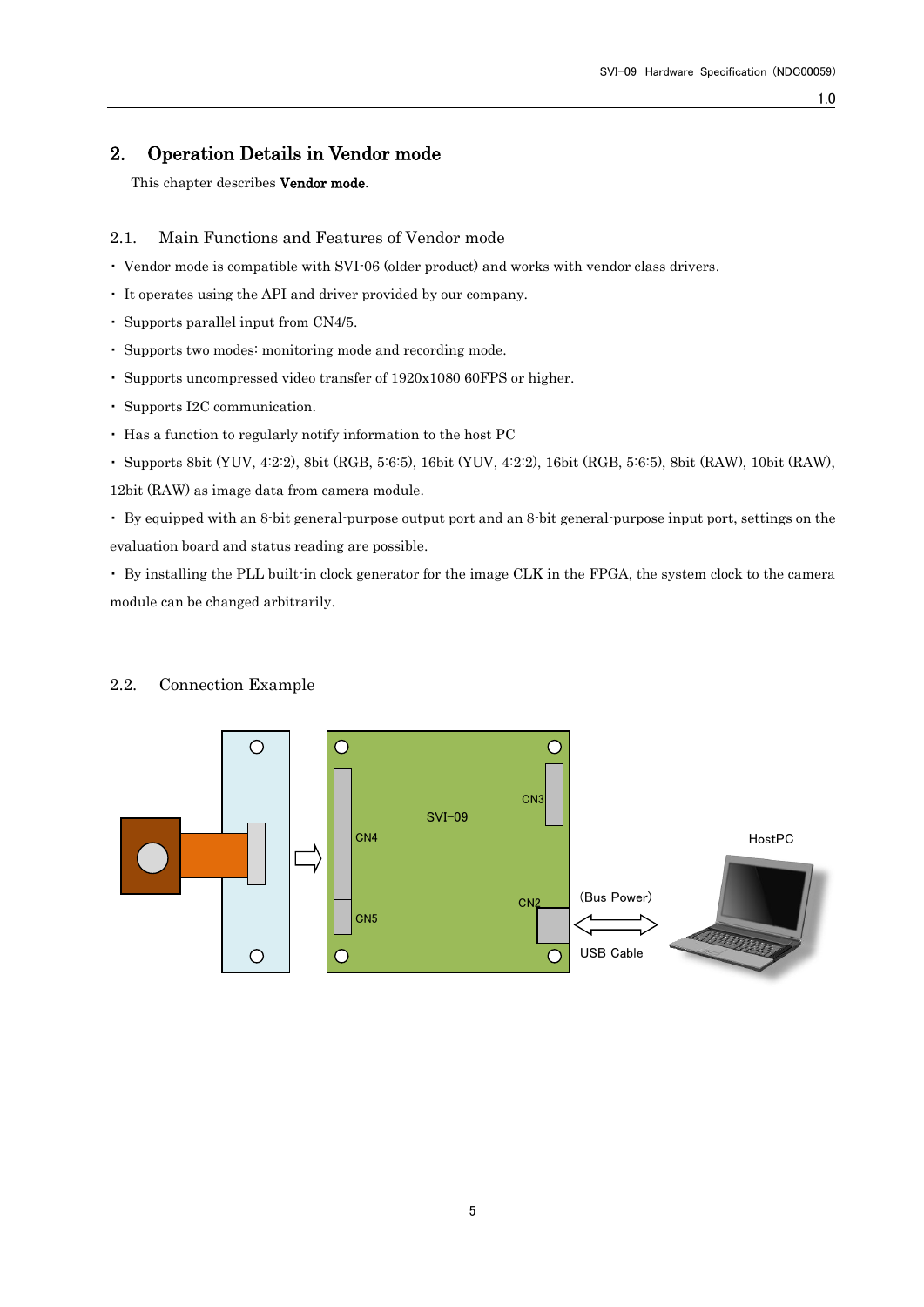### <span id="page-6-0"></span>2.3. Setting Procedure in Vendor mode

The necessary settings are listed below.

#### ・Setting of target side power supply voltage (VDDL)

Before connecting the target device, it is necessary to adjust VDDL to the IO voltage of the image sensor or conversion board. The default is set to 3.3V.

・The initial value of the master clock to the target is 54MHz. Unlike SVI-06, there is no clock generator on the board, so it can change the setting from the PC application after startup.

#### ・DIP SW setting

It is necessary to set the DIP SW for setting such as dividing the master clock output to the target device, setting the camera power OFF at startup, specifying the board number. For details, refer to the section 7.2.

#### ・Initial setting from PC

It is necessary to perform initial setting such as pixel format from our application or an application using our API.

When you use our application, you use the software "SVImon" contained in the CD. For the usage of SVImon, refer to "SVI Software Manual".

### <span id="page-6-1"></span>3. Operation Details in UVC mode

This chapter describes UVC mode.

### <span id="page-6-2"></span>3.1. Main Functions and Features of UVC mode

・ It is USB Video Class (UVC) compliant and can be used just like a standard USB-connected Web-camera.

- ・ It works without a driver, and you can use various libraries such as DirectShow, OpenCV and ROS.
- ・ It supports Windows / Ubuntu (Linux) OS.
- ・ It supports I2C transfer by the Extension Unit and multi-channel capture with multiple units.
- ・ Dedicated DirectShow capture software (NVCap) is included on the attached CD.

・ It can capture uncompressed video data of up to 3.2 Gbps (theoretical value) by USB 3.0 high speed transmission.

### <span id="page-6-3"></span>3.2. Connection Example

Same as section 2.2.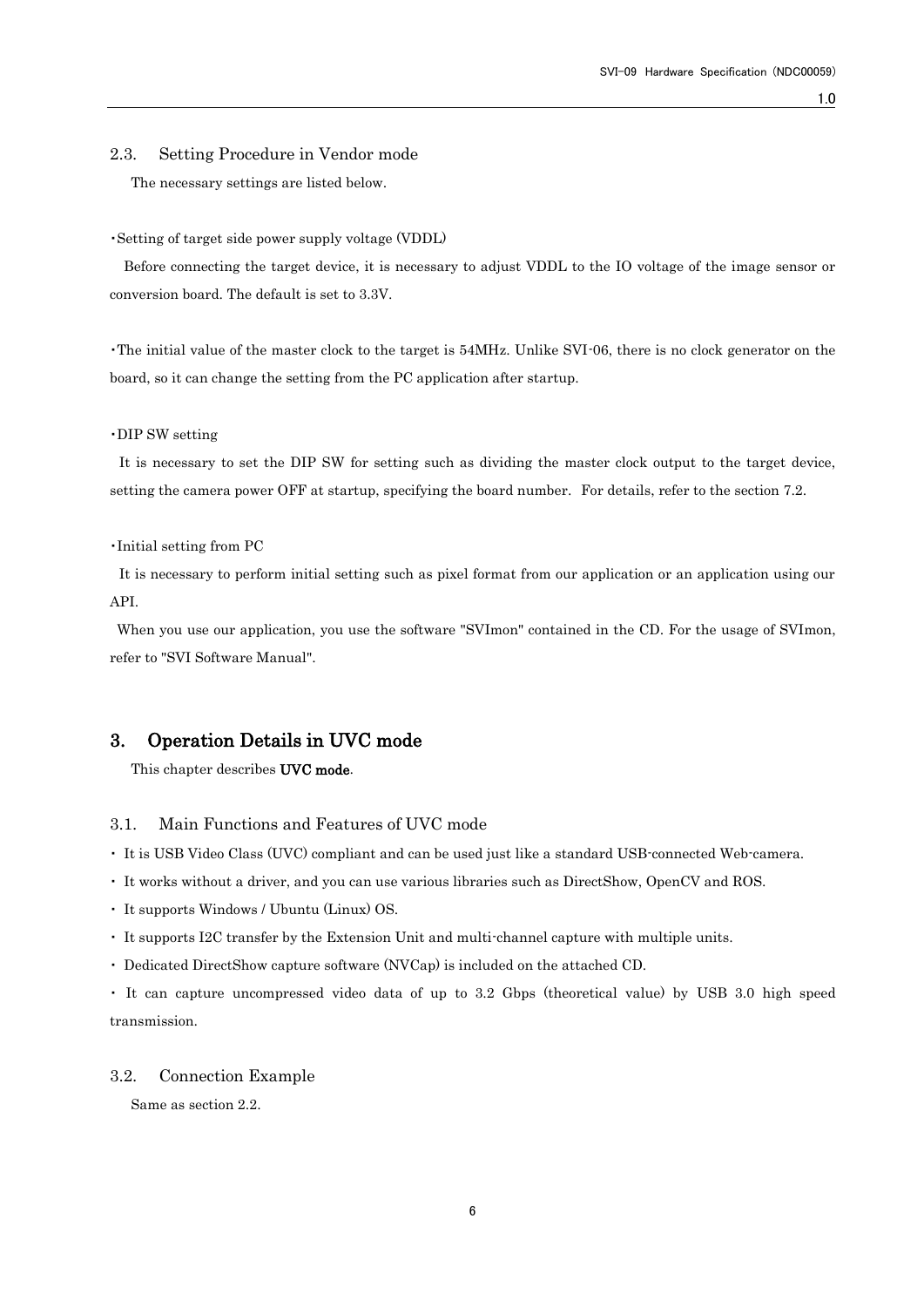#### <span id="page-7-0"></span>3.3. Setting Procedure in UVC mode

In UVC mode, when you use the board the first time, you need to make the initial settings according to the specifications of the image sensor. If this setting is different from the specifications of the image sensor, the board cannot capture properly.

The necessary settings are listed below.

#### ・Setting of target side power supply voltage (VDDL)

Before connecting the target device, it is necessary to adjust VDDL to the IO voltage of the image sensor or conversion board. The default is set to 3.3V.

### ・DIP SW setting

It is necessary to set the DIP SW according to bit width of target device. For details, refer to the section 7.2.

#### ・Initial setting from PC

#### It is necessary to do initial setting such as resolution or pixel format from your PC.

You can set them using the SVMCtl software included in the CD. For details on SVMCtl operation, refer to SVMCtl Software Manual.

The default setting is below.

Pixel Clock: Sample at Rise H-Sync Signal: Low Active V-Sync Signal: Low Active Resolution: 1280x720 Frame Rate: 30 FPS Color Space: UYVY

- SVMCtl may be updated needly. You can download the latest version from our web page.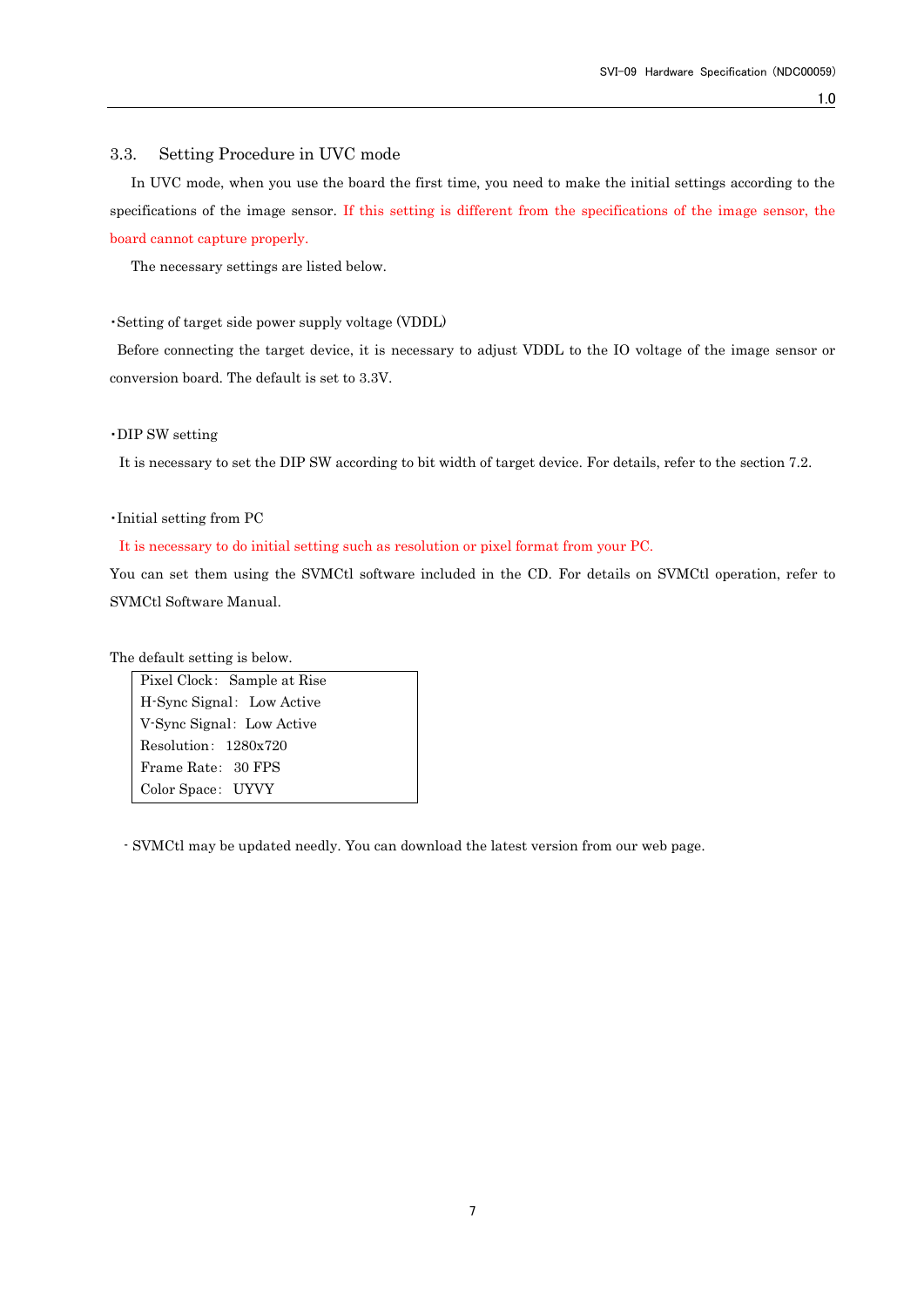### <span id="page-8-0"></span>4. Block Diagram of SVI-09

The block diagram of SVI-09 board is shown below.

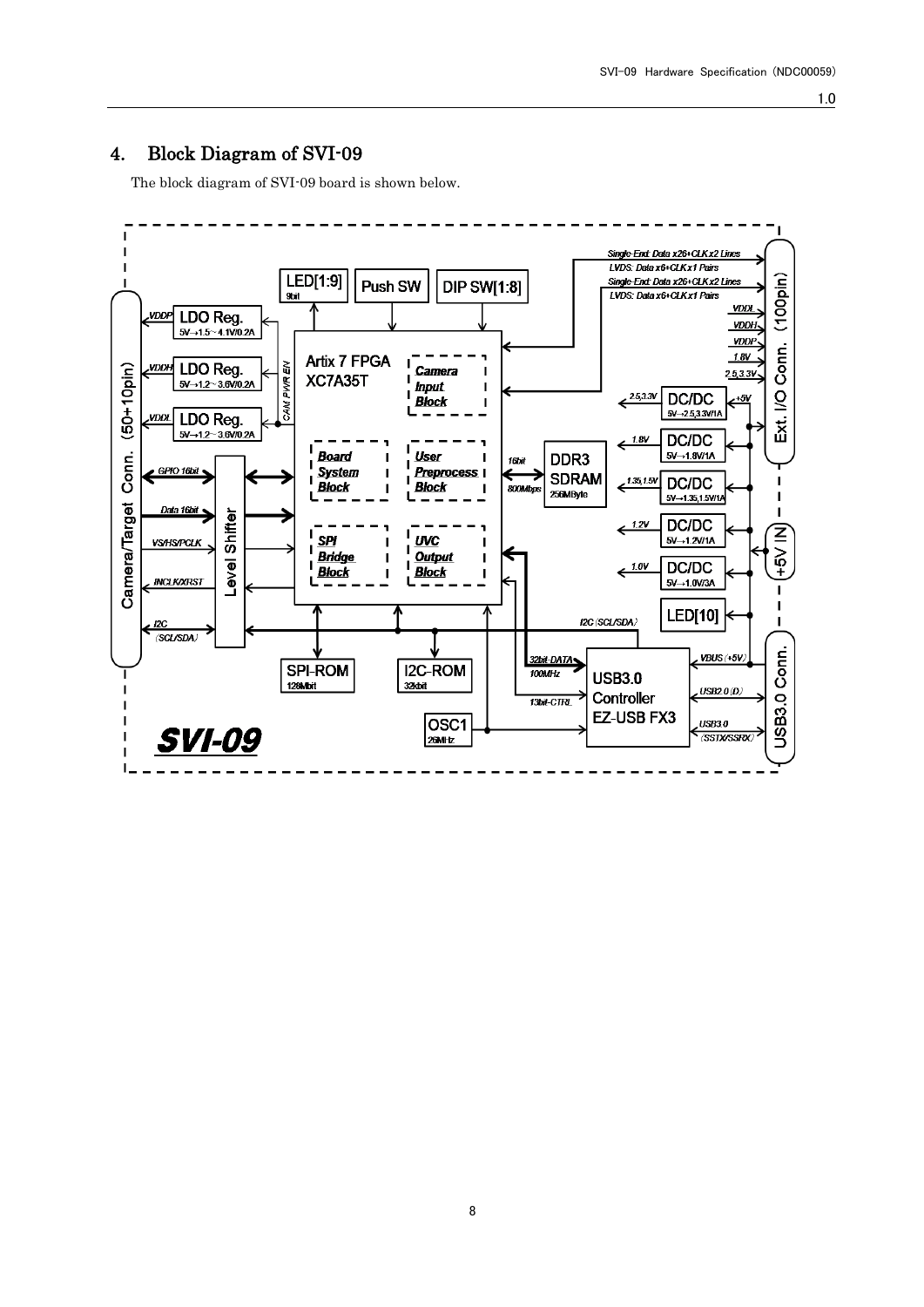### <span id="page-9-0"></span>5. Board Shape

The photo and the drawing of SVI-09 board are shown below.

### <span id="page-9-1"></span>5.1. Photo

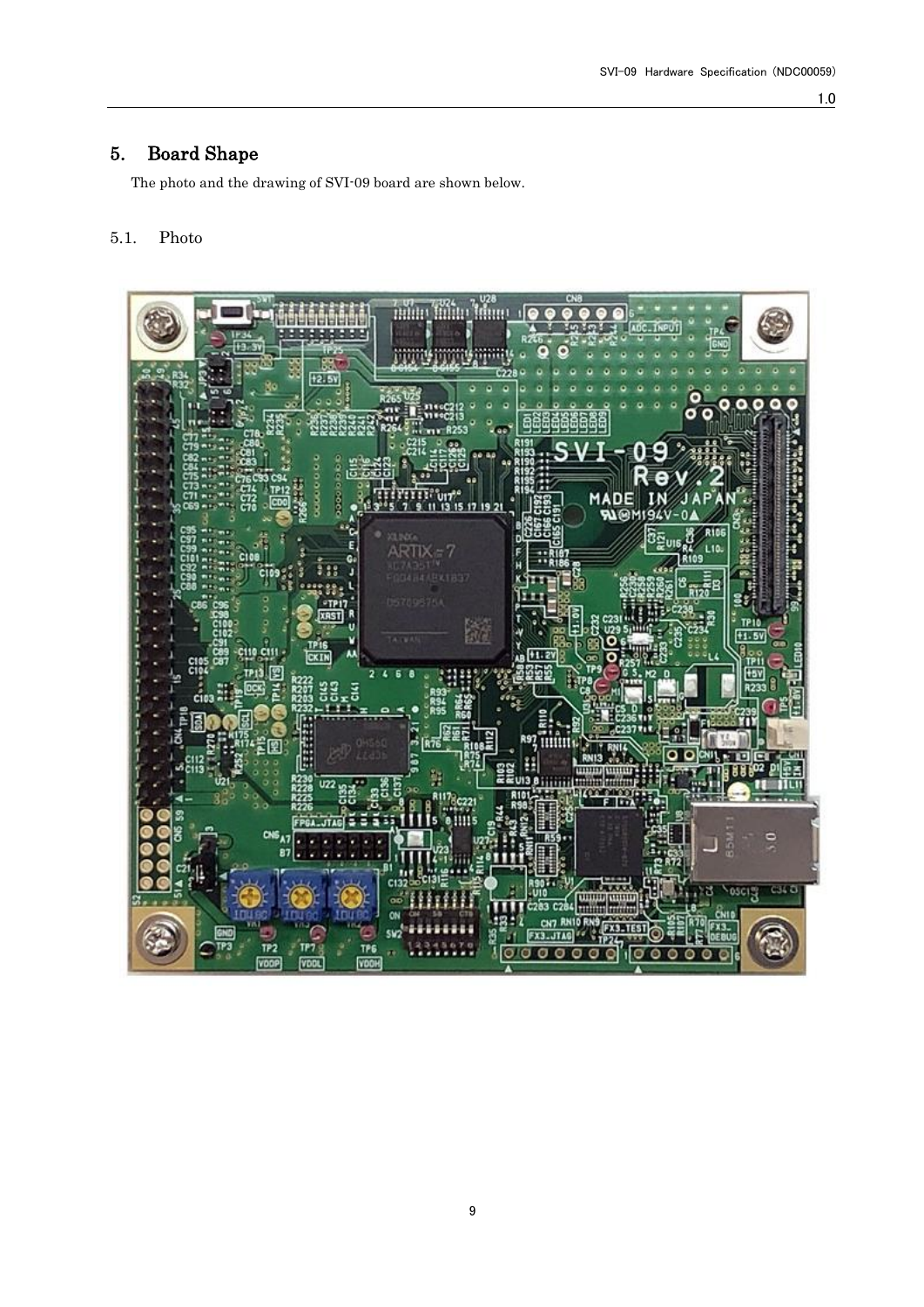### <span id="page-10-0"></span>5.2. Drawing

The dimension drawing of SVI-09 board is shown below. The vertical and horizontal dimensions are 101.6 [mm], which is the same as our other current SV series boards, and is smaller than SVI-06/07 (old product) board.

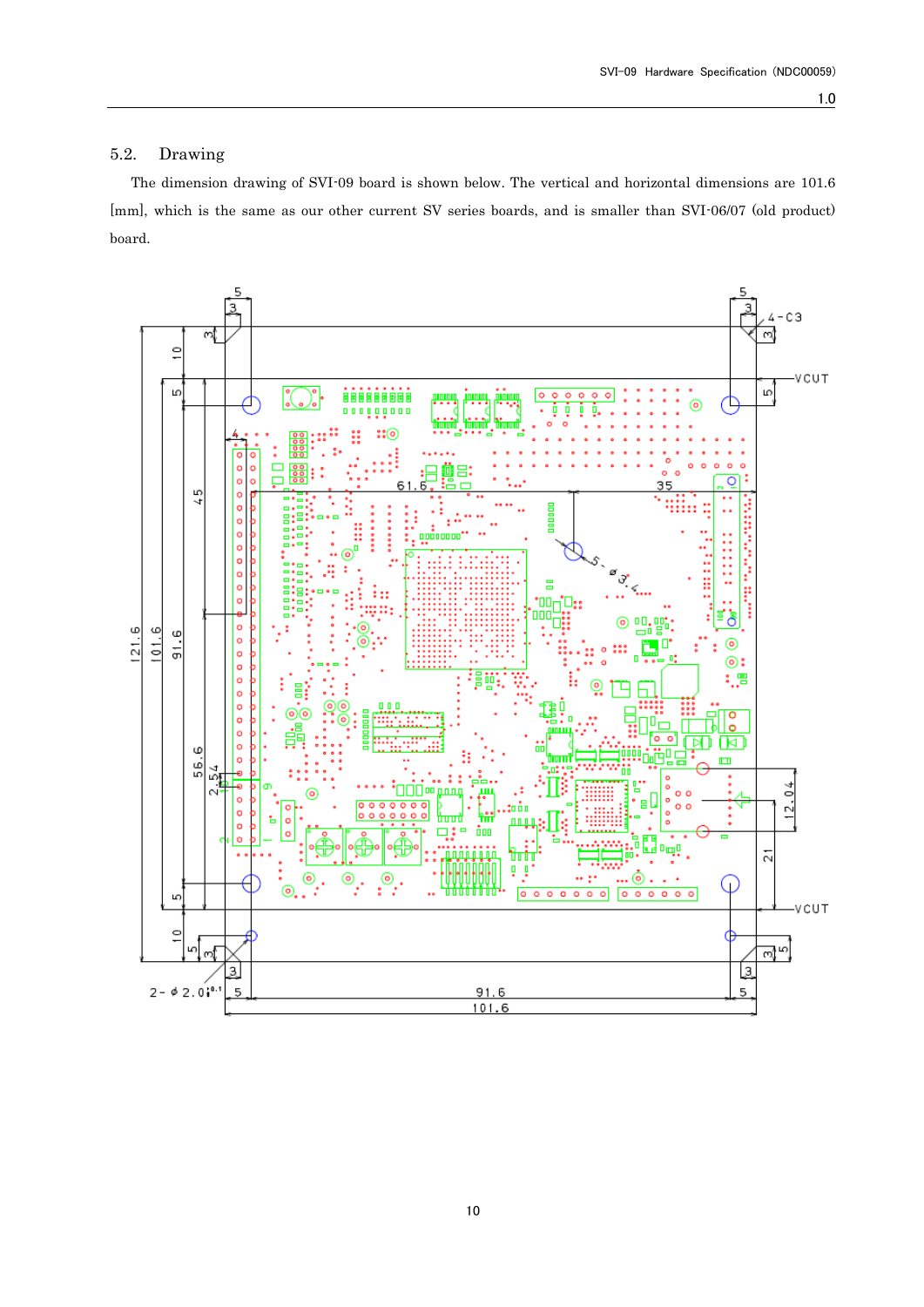### ・CN3 Position Relation

The fixing hole positional relationship between CN3 and expansion board is shown below.

The center of CN3 is on the same line as the fixing holes on the expansion board, but not on the line of the four corner holes on the board.



### <span id="page-11-0"></span>6. Connector Specification

This chapter describes the specifications of connectors that should be considered when connecting to a camera or using normally. Other connectors are described in the Appendix.

### <span id="page-11-1"></span>6.1. CN1: Sub Power Supply Connector

It is a power connector for use when power is not supplied via USB bus power or when USB bus power can not meet the power capacity.

|      | Connector | 22-04-1021: Molex |             |          |            |              |             |
|------|-----------|-------------------|-------------|----------|------------|--------------|-------------|
| Pin# | Name      | DIR               | Description | Pin#     | Name       | $_{\rm DIR}$ | Description |
|      | $+5V$     | ΙN                | DC5V Input  | $\Omega$ | <b>GND</b> |              | <b>GND</b>  |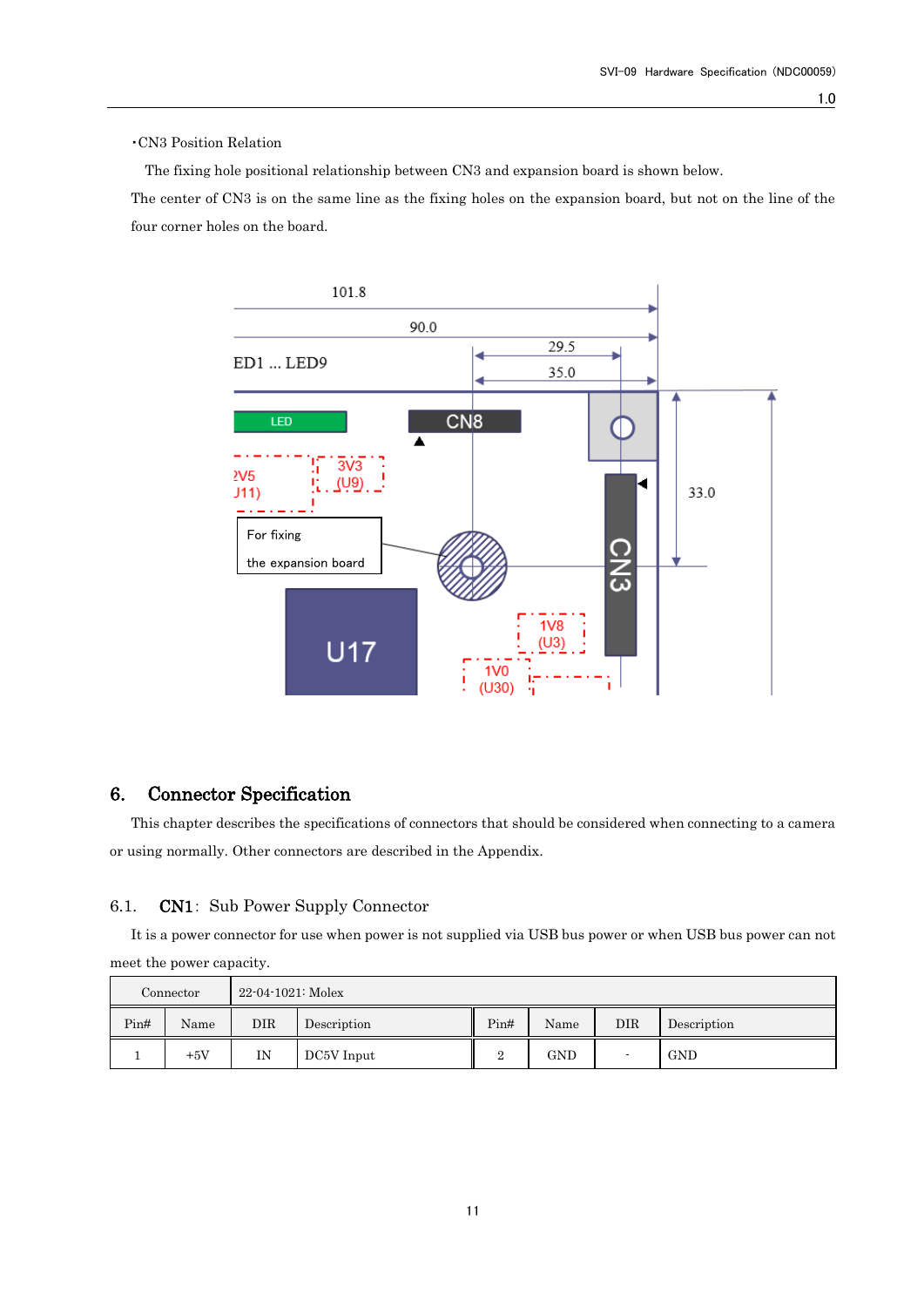

- CN1 and + 5V from the USB connector are connected by diode OR as shown in the above circuit diagram. - The above figure is the circuit diagram for Rev.2. It is different from Rev.1. Please contact us for Rev.1.

### <span id="page-12-0"></span>6.2. CN3: Target Connector A

It is a connector for connecting the target image sensor. For signals exceeding the support range of CN 4, 5 such as LVDS signal, you need to use this connector.

- The following pin assignments are only for reference. Detailed functions of pins will be determined according to the system.

|              | Connector       | $LSHM-150-03.0\text{ F-DV-A-N-K-TR}$ / Samtec |                                                 |  |
|--------------|-----------------|-----------------------------------------------|-------------------------------------------------|--|
| Pin#         | Name            | Alternate function (reference)                | Description                                     |  |
| $\mathbf{1}$ | EXCLK1          | INCK_1 / INCK                                 | EXCLK [1:0]: Clock Input / Output               |  |
| $\,2\,$      | <b>EXCLK0</b>   | INCK_2 / XCLR                                 |                                                 |  |
| 3            | EXBUS1          | $XCLR_1 / VS$                                 | <b>EXBUS</b> [17:0]: GPIO                       |  |
| 4            | <b>EXBUS0</b>   | $XCLR_2/HS$                                   |                                                 |  |
| 5            | EXBUS3          | I2CSCL_1 / SPISCK                             |                                                 |  |
| 6            | EXBUS2          | I2CSCL_2 / SPIXCE                             |                                                 |  |
| 7            | EXBUS5          | I2CSDA 1/SPISDO                               |                                                 |  |
| 8            | EXBUS4          | I2CSDA_2 / SPISDI                             |                                                 |  |
| 9            | <b>GND</b>      |                                               |                                                 |  |
| 10           | <b>GND</b>      |                                               |                                                 |  |
| 11           | EXADC_N1        | $\sf EXTVS\_C$                                | $EXAMPLEXADC_N$ [3:0]: ADC Input $\cdot$ / GPIO |  |
| 12           | EXADC_N0        | EXTHS_C                                       |                                                 |  |
| 13           | EXADC_P1        | PINSWAP_1                                     | EXADC_P [3:0]: ADC Input + / GPIO               |  |
| 14           | <b>EXADC P0</b> | PINSWAP_2                                     |                                                 |  |
| 15           | EXADC_N3        | $GPIO-1_1$                                    |                                                 |  |
| 16           | EXADC_N2        | $GPIO-1_2$                                    |                                                 |  |
| 17           | EXADC_P3        | $BTA_1$                                       |                                                 |  |
| 18           | EXADC P2        | $BTA_2$                                       |                                                 |  |
| 19           | <b>GND</b>      |                                               |                                                 |  |
| 20           | <b>GND</b>      |                                               |                                                 |  |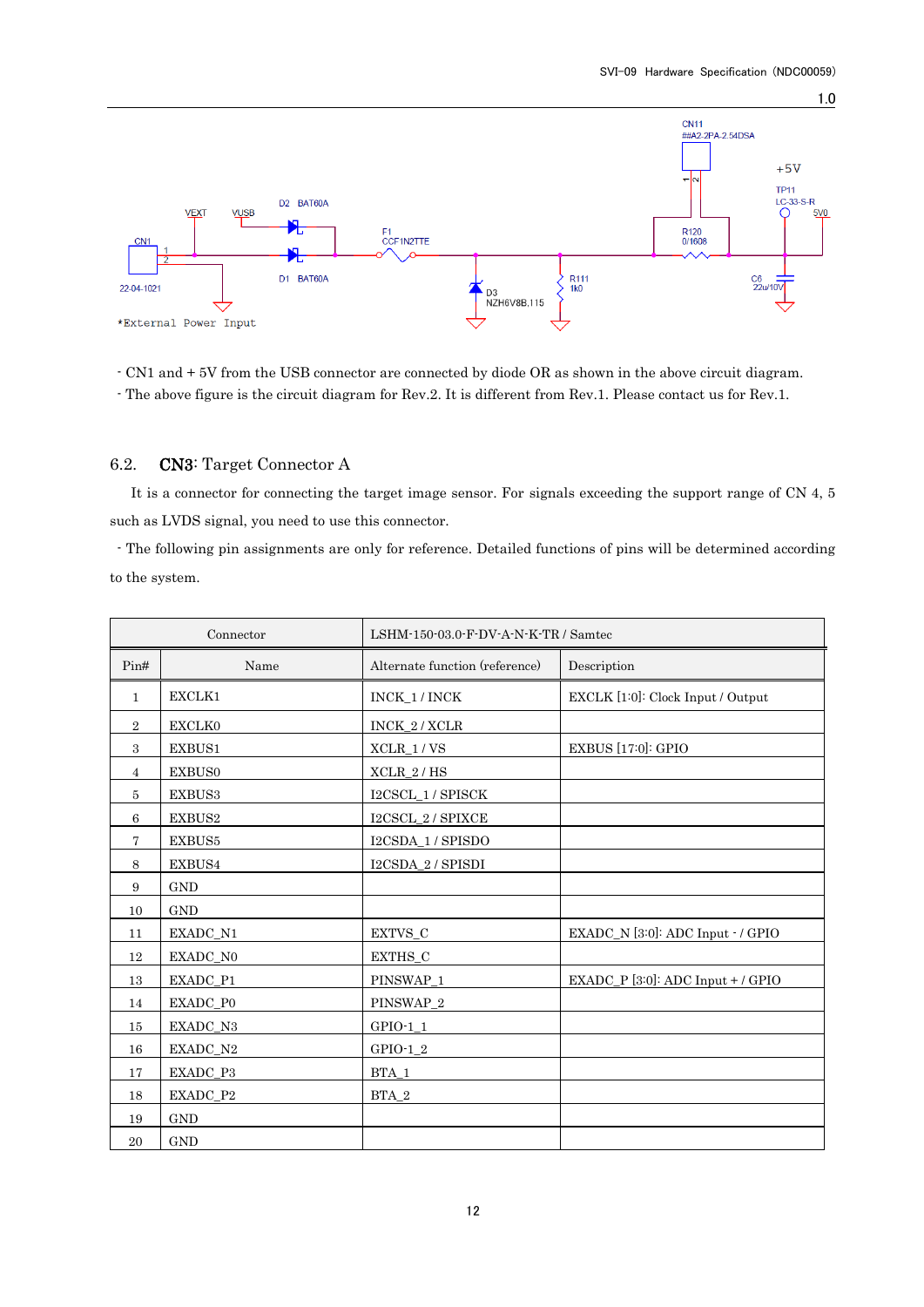| 21 | EXBUS7     | $LP-A-N_1$         | LP-x-N_n: MIPI Low Power (LVCMOS) -    |
|----|------------|--------------------|----------------------------------------|
|    |            |                    | (n determines channel number $(0-1)$ ) |
| 22 | EXBUS6     | $LP-A-N_2$         |                                        |
| 23 | EXBUS9     | $\text{LP-A-P\_1}$ | LP-x-P_n: MIPI Low Power (LVCMOS) +    |
| 24 | EXBUS8     | $LP-A-P_2$         |                                        |
| 25 | EXBUS11    | $\text{LP-B-N\_1}$ |                                        |
| 26 | EXBUS10    | $\text{LP-B-N\_2}$ |                                        |
| 27 | EXBUS13    | $\text{LP-B-P\_1}$ |                                        |
| 28 | EXBUS12    | $LP-B-P_2$         |                                        |
| 29 | EXBUS15    | $LP-C-N_1$         |                                        |
| 30 | EXBUS14    | $\text{LP-C-N\_2}$ |                                        |
| 31 | EXBUS17    | $LP-C-P_1$         |                                        |
| 32 | EXBUS16    | $LP-C-P_2$         |                                        |
| 33 | EXLVDS_N1  | $\text{LP-D-N\_1}$ |                                        |
| 34 | EXLVDS_N0  | $LP-D-N_2$         |                                        |
| 35 | EXLVDS_P1  | $LP-D-P_1$         |                                        |
| 36 | EXLVDS_P0  | $LP-D-P_2$         |                                        |
| 37 | <b>GND</b> |                    |                                        |
| 38 | <b>GND</b> |                    |                                        |
|    |            |                    |                                        |

| Connector |                  | LSHM-150-03.0-F-DV-A-N-K-TR / Samtec  |                                                                                      |  |
|-----------|------------------|---------------------------------------|--------------------------------------------------------------------------------------|--|
| Pin#      | Name             | Alternate function (reference)        | Description                                                                          |  |
| 39        | EXLVDS_N3        | $HS-A-N_1$                            | EXLVDS_N [11:0]: LVDS - (configurable as GPIO)<br>HS-x-N_n: MIPI High Speed (LVDS) - |  |
| 40        | EXLVDS_N2        | $HS-A-N_2$                            |                                                                                      |  |
| 41        | EXLVDS_P3        | HS-A-P 1                              | EXLVDS_P $[11:0]$ : LVDS + (configurable as GPIO)                                    |  |
|           |                  |                                       | HS-x-P_n: MIPI High Speed (LVDS) +                                                   |  |
| 42        | EXLVDS_P2        | $HS-A-P_2$                            |                                                                                      |  |
| 43        | <b>GND</b>       |                                       |                                                                                      |  |
| 44        | <b>GND</b>       |                                       |                                                                                      |  |
| 45        | EXLVDS_N5        | $HS-B-N_1$                            |                                                                                      |  |
| 46        | EXLVDS_N4        | $HS-B-N_2$                            |                                                                                      |  |
| 47        | EXLVDS_P5        | $HS-B-P_1$                            |                                                                                      |  |
| 48        | EXLVDS_P4        | $HS-B-P_2$                            |                                                                                      |  |
| 49        | <b>GND</b>       |                                       |                                                                                      |  |
| 50        | <b>GND</b>       |                                       |                                                                                      |  |
| 51        | EXLVDS_CLK_N1    | $HS-E-N_1$                            | EXLVDS_CLK_N [1:0]: LVDS Clock - / GPIO                                              |  |
| 52        | EXLVDS_CLK_N0    | $\operatorname{HS-}\!E\text{-}\!N\_2$ |                                                                                      |  |
| 53        | EXLVDS_CLK_P1    | $HS-E-P_1$                            | EXLVDS_CLK_P [1:0]: LVDS Clock - / GPIO                                              |  |
| 54        | EXLVDS_CLK_P0    | $HS-E-P_2$                            |                                                                                      |  |
| 55        | <b>GND</b>       |                                       |                                                                                      |  |
| 56        | <b>GND</b>       |                                       |                                                                                      |  |
| 57        | EXLVDS_N7        | $HS-C-N$ 1                            |                                                                                      |  |
| 58        | <b>EXLVDS N6</b> | $HS-C-N_2$                            |                                                                                      |  |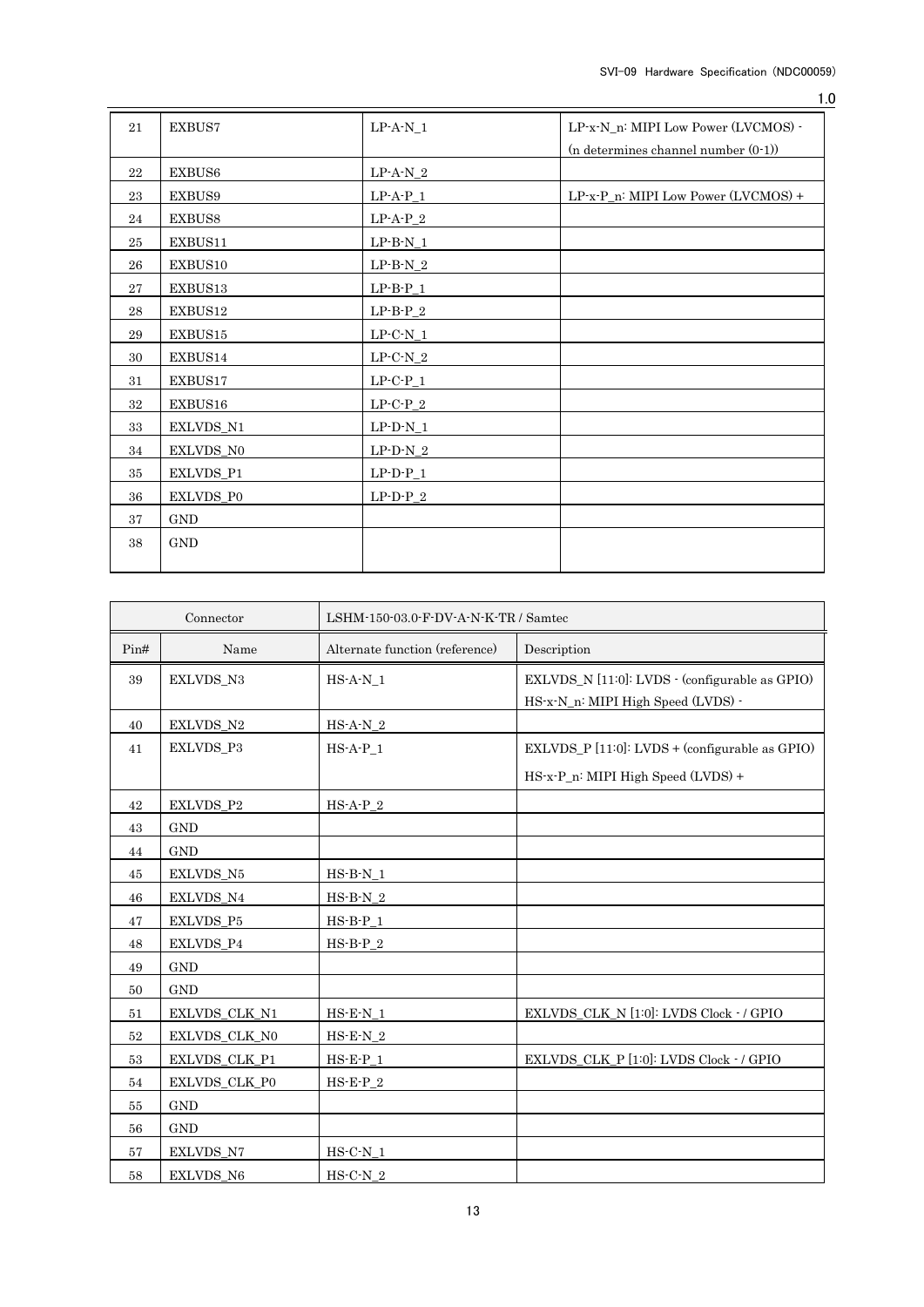| 59       | EXLVDS_P7             | $HS-C-P_1$                                  |                             |
|----------|-----------------------|---------------------------------------------|-----------------------------|
| 60       | EXLVDS_P6             | $HS-C-P_2$                                  |                             |
| 61       | <b>GND</b>            |                                             |                             |
| 62       | <b>GND</b>            |                                             |                             |
| 63       | EXLVDS_N9             | $HS-D-N_1$                                  |                             |
| 64       | EXLVDS_N8             | $\operatorname{HS-}\!\operatorname{D-N\_2}$ |                             |
| 65       | EXLVDS_P9             | $H S \cdot D \cdot P_1$                     |                             |
| 66       | $\textsc{EXLVDS\_P8}$ | $_{\rm HS\text{-}D\text{-}P\_2}$            |                             |
| 67       | $\operatorname{GND}$  |                                             |                             |
| 68       | <b>GND</b>            |                                             |                             |
| 69       | EXLVDS_N11            | $LP-E-N_1$                                  |                             |
| 70       | EXLVDS_N10            | $LP-E-N_2$                                  |                             |
| 71       | EXLVDS_P11            | $LP-E-P_1$                                  |                             |
| $\bf 72$ | EXLVDS_P10            | $\text{LP-E-P\_2}$                          |                             |
| 73       | <b>VDDL</b>           |                                             | <b>VDDL Power Output</b>    |
| 74       | <b>VDDH</b>           |                                             | VDDH Power Output           |
| 75       | <b>VDDL</b>           |                                             |                             |
| 76       | <b>VDDH</b>           |                                             |                             |
| 77       | $5\mathrm{V}0$        |                                             | Connected to $+5\mathrm{V}$ |
| 78       | <b>VDDP</b>           |                                             | VDDP Power Output           |
| 79       | 5V <sub>0</sub>       |                                             |                             |
| 80       | <b>VDDP</b>           |                                             |                             |

| Connector |                   | LSHM-150-03.0-F-DV-A-N-K-TR / Samtec |                         |  |
|-----------|-------------------|--------------------------------------|-------------------------|--|
| Pin#      | Name              | Alternate function (reference)       | Description             |  |
| 81        | VIOX <sub>2</sub> |                                      | IO Level Voltage 2      |  |
| 82        | VIOX1             |                                      | IO Level Voltage 1      |  |
| 83        | VIOX2             |                                      |                         |  |
| 84        | VIOX1             |                                      |                         |  |
| 85        | MGT_REF_N1        |                                      | MGT Referential Input - |  |
| 86        | 1V8               |                                      | Connected to +1.8V      |  |
| 87        | MGT_REF_P1        |                                      | MGT Referential Input + |  |
| 88        | 1V8               |                                      |                         |  |
| 89        | <b>GND</b>        |                                      |                         |  |
| 90        | <b>GND</b>        |                                      |                         |  |
| 91        | MGT_RX_N1         |                                      | MGT Input 1-            |  |
| 92        | MGT_RX_N0         |                                      | MGT Input 0-            |  |
| 93        | MGT_RX_P1         |                                      | MGT Input 1+            |  |
| 94        | MGT_RX_P0         |                                      | MGT Input 0+            |  |
| 95        | <b>GND</b>        |                                      |                         |  |
| 96        | <b>GND</b>        |                                      |                         |  |
| 97        | MGT_TX_N1         |                                      | MGT Output 1-           |  |
| 98        | MGT_TX_N0         |                                      | MGT Output 0-           |  |
| 99        | MGT_TX_P1         |                                      | MGT Output 1+           |  |
| 100       | MGT_TX_P0         |                                      | MGT Output 0+           |  |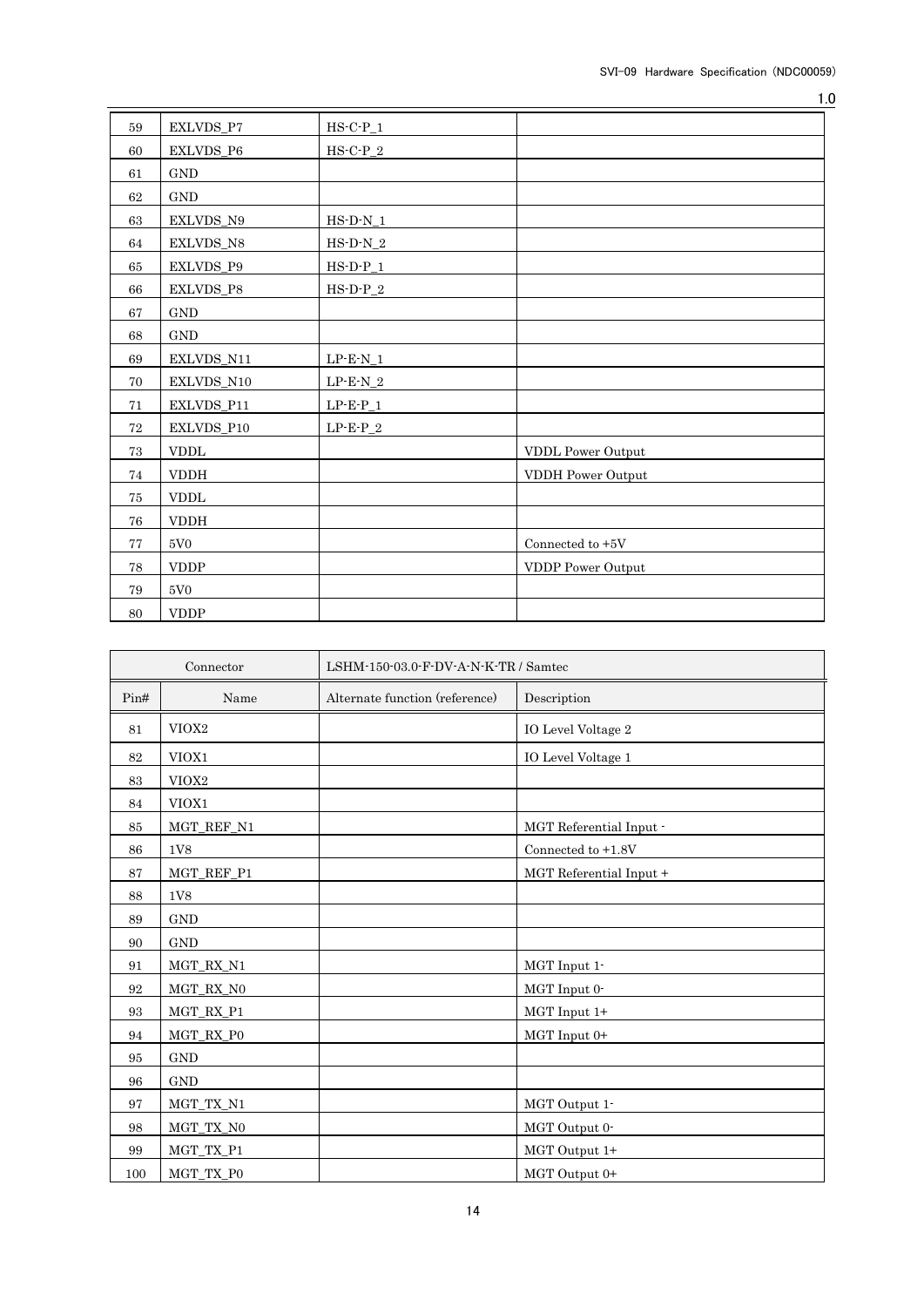- About Single-ended IO Voltage Level

When it is used as a single-ended IO pin, two types of voltage levels can be used with pins. The correspondence is as follows.

EXCLK[1:0], EXBUS[5:0], EXADC\_xx: VDDX1 level

EXBUS[17:6], EXLVDS\_xx: VDDX2 level

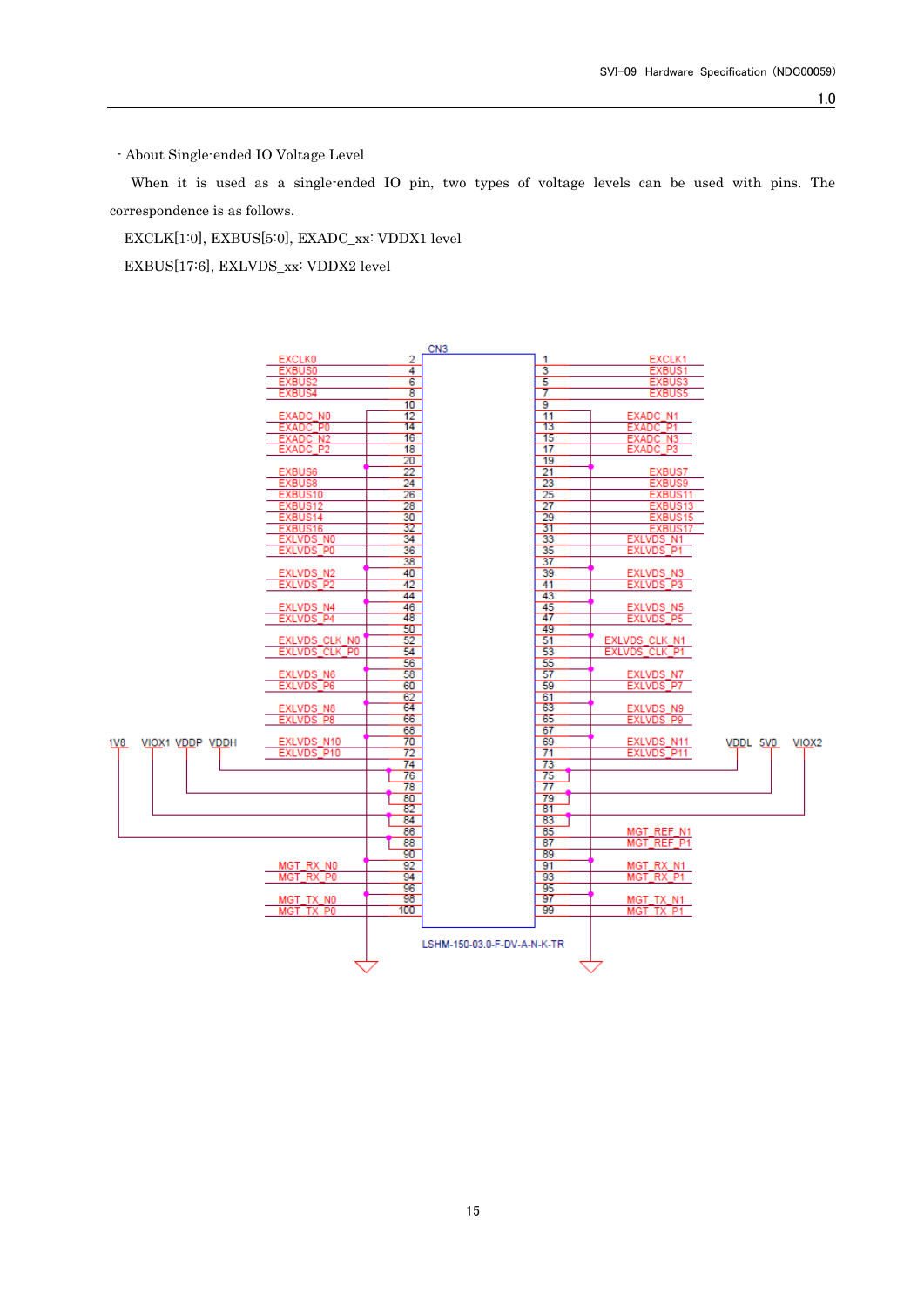Top View

#### . . ・ . ・ . . ・ . . . ・ . ・ . 2 48 50

### <span id="page-16-0"></span>6.3. CN4: Target Connector B

It is a connector for connecting the target image sensor.

When inputting by parallel connection, input signals from CN 4 (CN 5 is also used if it exceeds 16 bits). 1 3 47 49

|              | Connector                    | A1-50PA-2.54DSA: HRS            |                                                       |                |                      |                             |                          |  |
|--------------|------------------------------|---------------------------------|-------------------------------------------------------|----------------|----------------------|-----------------------------|--------------------------|--|
| Pin#         | Name                         | ${\rm DIR}$                     | Description                                           | Pin#           | Name                 | <b>DIR</b>                  | Description              |  |
| $\mathbf{1}$ | $\ensuremath{\mathrm{VDDL}}$ | OUT                             | Target IO Power Supply<br>$(1.2 - 3.6V$ adjustable)   | $\,2$          | $\mathop{\rm GND}$   | Ĭ.                          | $\overline{a}$           |  |
| $\,3$        | ${\rm P}0$                   | $\ensuremath{\text{IN}}$        | Input Port 0/<br>Pixel DATA 16                        | $\overline{4}$ | <b>GND</b>           | $\overline{\phantom{a}}$    | $\overline{\phantom{a}}$ |  |
| 5            | P1                           | $\ensuremath{\text{IN}}$        | Input Port 1/<br>DE Input (8-16bit) /<br>Pixel DATA17 | 6              | $\mathop{\rm GND}$   |                             |                          |  |
| 7            | $\mathbf{P}2$                | $\ensuremath{\text{IN}}$        | Input Port 2/<br>Pixel DATA 18                        | 8              | $\operatorname{GND}$ |                             | ÷,                       |  |
| 9            | $\mathbf{P}3$                | OUT / IN                        | Output Port 0/<br>Pixel DATA 24                       | 10             | $\mathop{\rm GND}$   |                             | $\overline{\phantom{a}}$ |  |
| 11           | P <sub>4</sub>               | OUT / IN                        | Output Port 1/<br>DE Input (24bit) /<br>Pixel DATA 25 | $12\,$         | <b>HSYNC</b>         | $\rm IN$                    | Horizontal Sync Input    |  |
| $13\,$       | ${\rm VSYN}$                 | IN                              | Vertical Sync Input                                   | 14             | <b>XRST</b>          | $_{\mbox{\scriptsize OUT}}$ | Reset Signal Output      |  |
| 15           | <b>VDDH</b>                  | OUT                             | Target Power Supply<br>$(1.2 - 3.6V$ adjustable)      | 16             | <b>GND</b>           | Ĭ.                          | ÷,                       |  |
| 17           | $\operatorname{SDA}$         | ${\rm IO}$                      | I2C_DATA                                              | 18             | $\mathop{\rm GND}$   | $\overline{a}$              | ÷,                       |  |
| 19           | $\operatorname{SCL}$         | $\rm IO$                        | $\rm I2C\_CLK$                                        | $20\,$         | <b>GND</b>           | ÷,                          | ÷,                       |  |
| $21\,$       | $\rm DCK$                    | $\ensuremath{\text{IN}}$        | Pixel_CLK<br>(Pixel Clock Input)                      | $22\,$         | $\mathop{\rm GND}$   | $\blacksquare$              | $\blacksquare$           |  |
| 23           | ${\bf Y0}$                   | IN                              | Pixel_DATA0                                           | $\bf 24$       | $\mathop{\rm GND}$   | $\blacksquare$              | ÷,                       |  |
| $25\,$       | $\rm Y1$                     | $\ensuremath{\text{IN}}$        | Pixel_DATA1                                           | ${\bf 26}$     | $\mathop{\rm GND}$   |                             |                          |  |
| $\bf 27$     | $\rm Y2$                     | IN                              | Pixel_DATA2                                           | $\bf 28$       | $\mathop{\rm GND}$   | $\blacksquare$              | $\blacksquare$           |  |
| $\bf 29$     | $\rm Y3$                     | IN                              | Pixel_DATA3                                           | $30\,$         | $\mathop{\rm GND}$   | $\blacksquare$              | $\blacksquare$           |  |
| $31\,$       | Y4                           | $\ensuremath{\text{IN}}$        | Pixel_DATA4                                           | $32\,$         | $\mathop{\rm GND}$   | $\blacksquare$              | $\blacksquare$           |  |
| $33\,$       | ${\rm Y5}$                   | IN                              | Pixel_DATA5                                           | 34             | $\operatorname{GND}$ | ÷                           | $\blacksquare$           |  |
| $35\,$       | ${\it Y6}$                   | IN                              | Pixel_DATA6                                           | 36             | $\operatorname{GND}$ | ä,                          | ÷,                       |  |
| 37           | $\rm Y7$                     | $\ensuremath{\text{IN}}\xspace$ | Pixel_DATA7                                           | $38\,$         | $\operatorname{GND}$ | $\blacksquare$              | ÷,                       |  |
| $39\,$       | ${\rm CLKO}$                 | $\rm OUT$                       | Target drive clock                                    | $40\,$         | $\operatorname{GND}$ | ÷                           | $\blacksquare$           |  |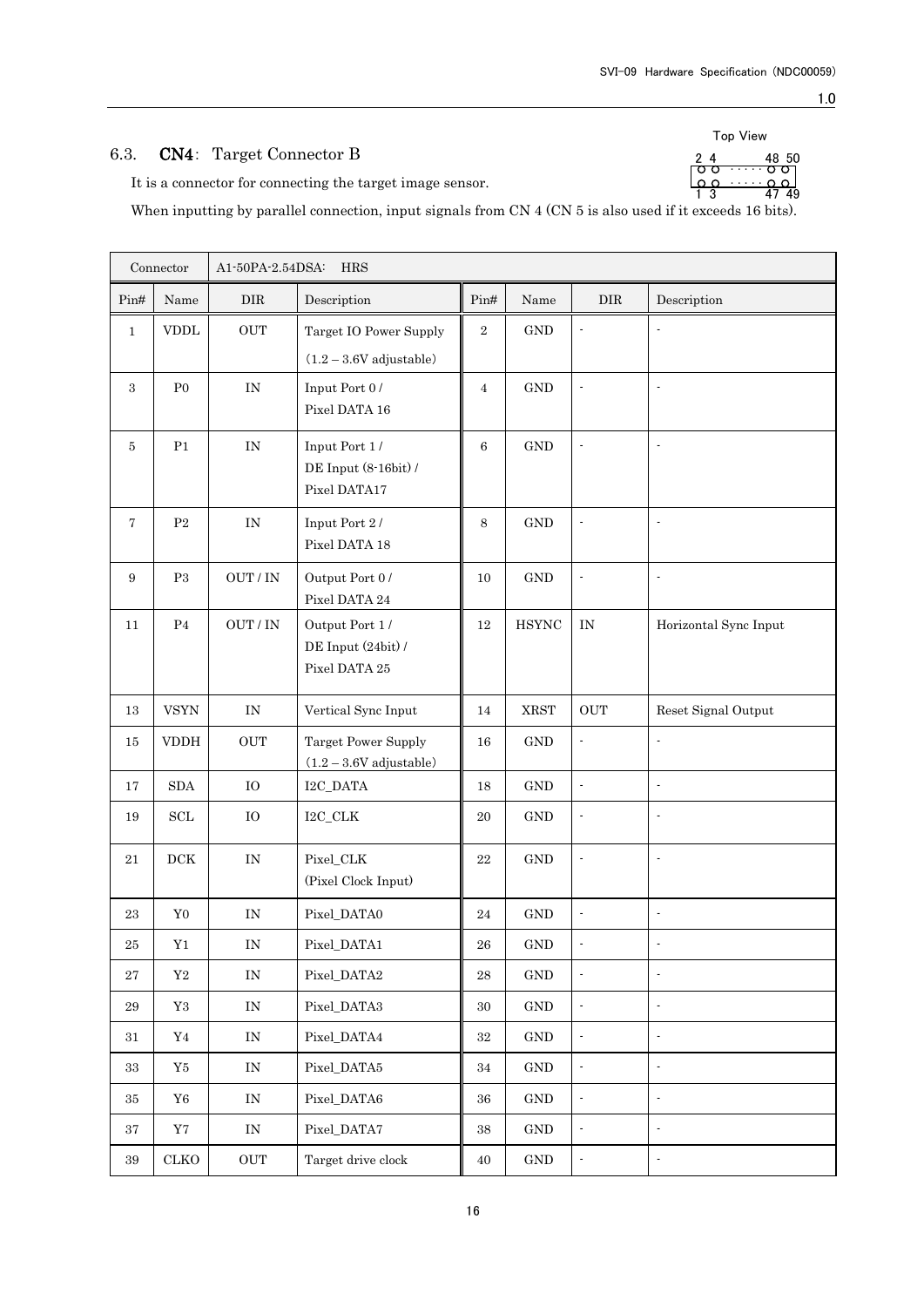51 59

Top View 52 60 1.0

| 41 | Y8          | IN         | Pixel DATA8                                      | 42 | Y9  | ΙN     | Pixel DATA9                     |
|----|-------------|------------|--------------------------------------------------|----|-----|--------|---------------------------------|
| 43 | Y10.        | IN         | Pixel DATA10                                     | 44 | Y11 | IN     | Pixel DATA11                    |
| 45 | Y12         | IN         | Pixel DATA12                                     | 46 | Y13 | ΙN     | Pixel_DATA13                    |
| 47 | Y14         | IN         | Pixel DATA14                                     | 48 | Y15 | ΙN     | Pixel DATA15                    |
| 49 | <b>VDDP</b> | <b>OUT</b> | Target Power Supply<br>$(1.5 - 4.1V)$ adjustable | 50 | P5  | OUT/IN | Output Port 2/<br>Pixel DATA 26 |

### <span id="page-17-0"></span>6.4. CN5: Target Connector C

It is a connector for connecting the target image sensor.

| Connector |                 |        | <b>HRS</b><br>A1-10PA-2.54DSA: |      |                 |            |                |  |  |
|-----------|-----------------|--------|--------------------------------|------|-----------------|------------|----------------|--|--|
| Pin#      | Name            | DIR.   | Description                    | Pin# | Name            | <b>DIR</b> | Description    |  |  |
| 51        | P6              | OUT/IN | Output Port 3/                 | 52   | P7              | OUT/IN     | Output Port 4/ |  |  |
|           |                 |        | Pixel DATA 27                  |      |                 |            | Pixel DATA 28  |  |  |
| 53        | P <sub>8</sub>  | OUT/IN | Output Port 5/                 | 54   | <b>P9</b>       | OUT/IN     | Output Port 6/ |  |  |
|           |                 |        | Pixel DATA 29                  |      |                 |            | Pixel DATA 30  |  |  |
| 55        | P <sub>10</sub> | OUT/IN | Output Port 7/                 | 56   | P11             | IN         | Input Port 3/  |  |  |
|           |                 |        | Pixel DATA 31                  |      |                 |            | Pixel DATA 19  |  |  |
| 57        | P <sub>12</sub> | IN     | Input Port 4/                  | 58   | P <sub>13</sub> | IN         | Input Port 5/  |  |  |
|           |                 |        | Pixel DATA 20                  |      |                 |            | Pixel DATA 21  |  |  |
| 59        | P <sub>14</sub> | IN     | Input Port 6/                  | 60   | P <sub>15</sub> | IN         | Input Port 7/  |  |  |
|           |                 |        | Pixel DATA 22                  |      |                 |            | Pixel DATA 23  |  |  |

 $\cdot$  CN5 is optional; this connector is not mounted as standard SVI-09.

- The input / output direction of Pixel\_DATA [31: 24] is changed according to the input bit width setting.

### <span id="page-17-1"></span>6.5. Position Relationship between CN4 and CN5



- ・ These connectors, together with CN4 and CN5, can be used as a 60P pin header.
- ・ The 60-pin connector is "HRS: HIF3BA-60D-2.54R"when connected by cable, and is "HRS: HIF3H-60DA-2.54DSA(71)" when connected by board-to-board connect.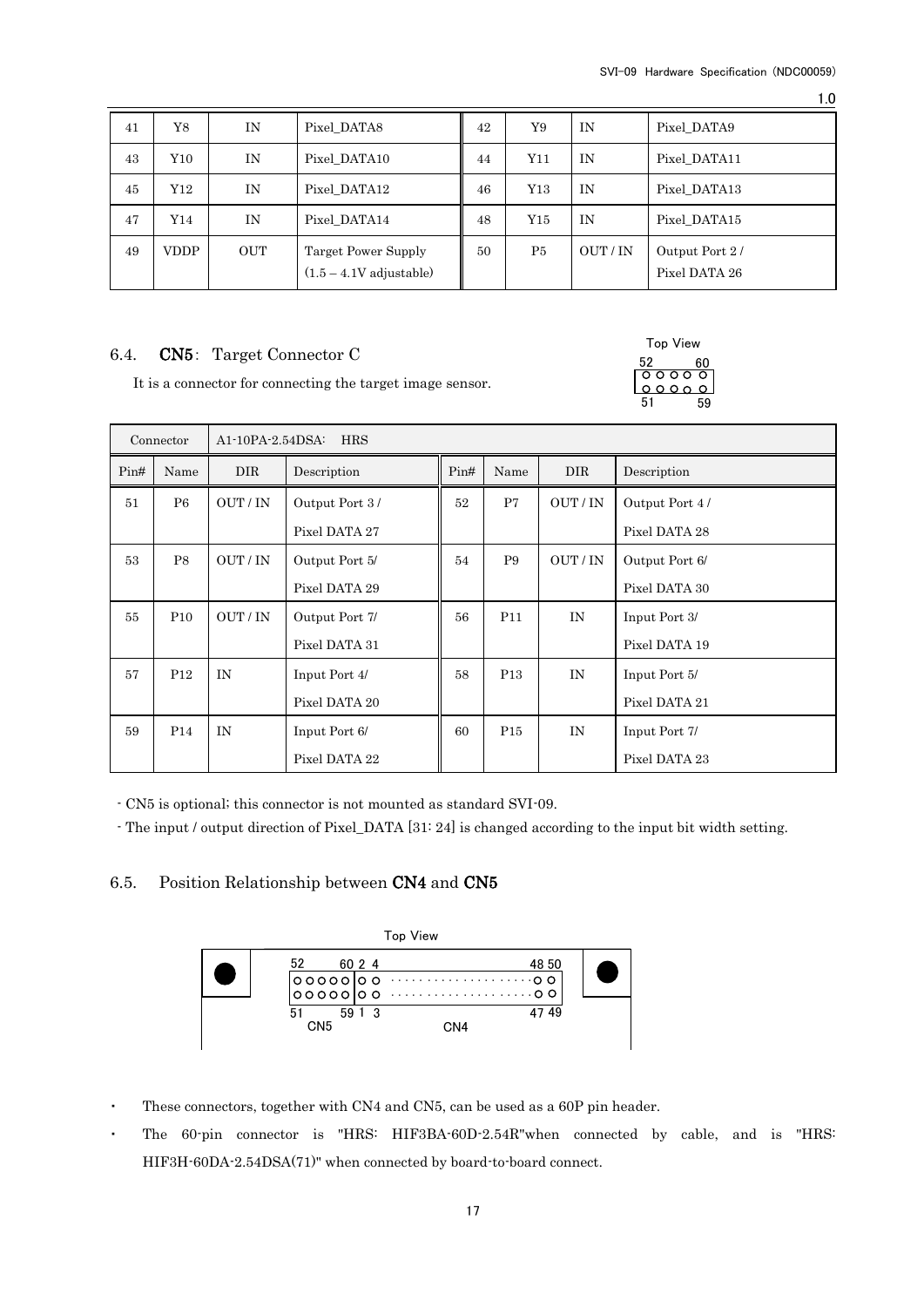### <span id="page-18-0"></span>6.6. Input Data Format

When YUV or RGB24 format image sensor is connected to SVI-09 board, Connect wires according to the table below.

| Format             |             | RGB24  |        |       |
|--------------------|-------------|--------|--------|-------|
| Bit Width          | 8bit        | 16bit  | 32bit  | 24bit |
|                    | (UYVY/YUY2) | (UYVY) | (UYVY) |       |
| Pixel_DATA [31:24] |             |        |        |       |
| Pixel DATA [23:16] |             |        |        | R     |
| Pixel DATA [15:8]  |             | U. V   |        | В     |
| Pixel_DATA [7:0]   | Y. U. V     |        |        | G     |

- VS, HS, DCK polarity is arbitrary.

### <span id="page-18-1"></span>7. Details of Each Part

### <span id="page-18-2"></span>7.1. SW1: Push Switch

Normally it is not used.

### <span id="page-18-3"></span>7.2. SW2: DIP Switch

This is an 8-bit switch for setting various operations in each mode of SVI-09. The setting by switch SW2 is as follows.

<span id="page-18-4"></span>

| Vendor mode<br>7.2.1. |
|-----------------------|
|-----------------------|

| Number#        | Name                   | OFF                                   | <b>ON</b>            |
|----------------|------------------------|---------------------------------------|----------------------|
| $\mathbf{1}$   | I2C transfer rate      | 1 OFF 2 OFF<br>400Kbps *default       |                      |
| $\overline{2}$ |                        | 1 ON<br>2 OFF<br>100Kbps              |                      |
|                |                        | 1 OFF 2 ON<br>200Kbps                 |                      |
|                |                        | 1 ON<br>2 ON<br>100Kbps               |                      |
| 3              | Board number           | 3 OFF 4 OFF<br>$0 *$ default          |                      |
| $\overline{4}$ |                        | 4 OFF<br>3 ON<br>$\mathbf{1}$         |                      |
|                |                        | 3 OFF 4 ON<br>$\overline{2}$          |                      |
|                |                        | 3 ON<br>4 ON<br>3                     |                      |
| 5              | Master clock division  | 1/1                                   | $1/2$ *default       |
| 6              | Camera power setting   | Power on at startup *default          | Power off at startup |
| 7              | Operation mode setting | 7 OFF<br><b>8 OFF</b><br>UVC mode     |                      |
| 8              | (at startup)           | 7 ON<br>8 OFF<br>Update mode          |                      |
|                |                        | Forbidden<br>7 ON<br>8 ON             |                      |
|                |                        | 7 OFF<br>8 ON<br>Vendor mode *default |                      |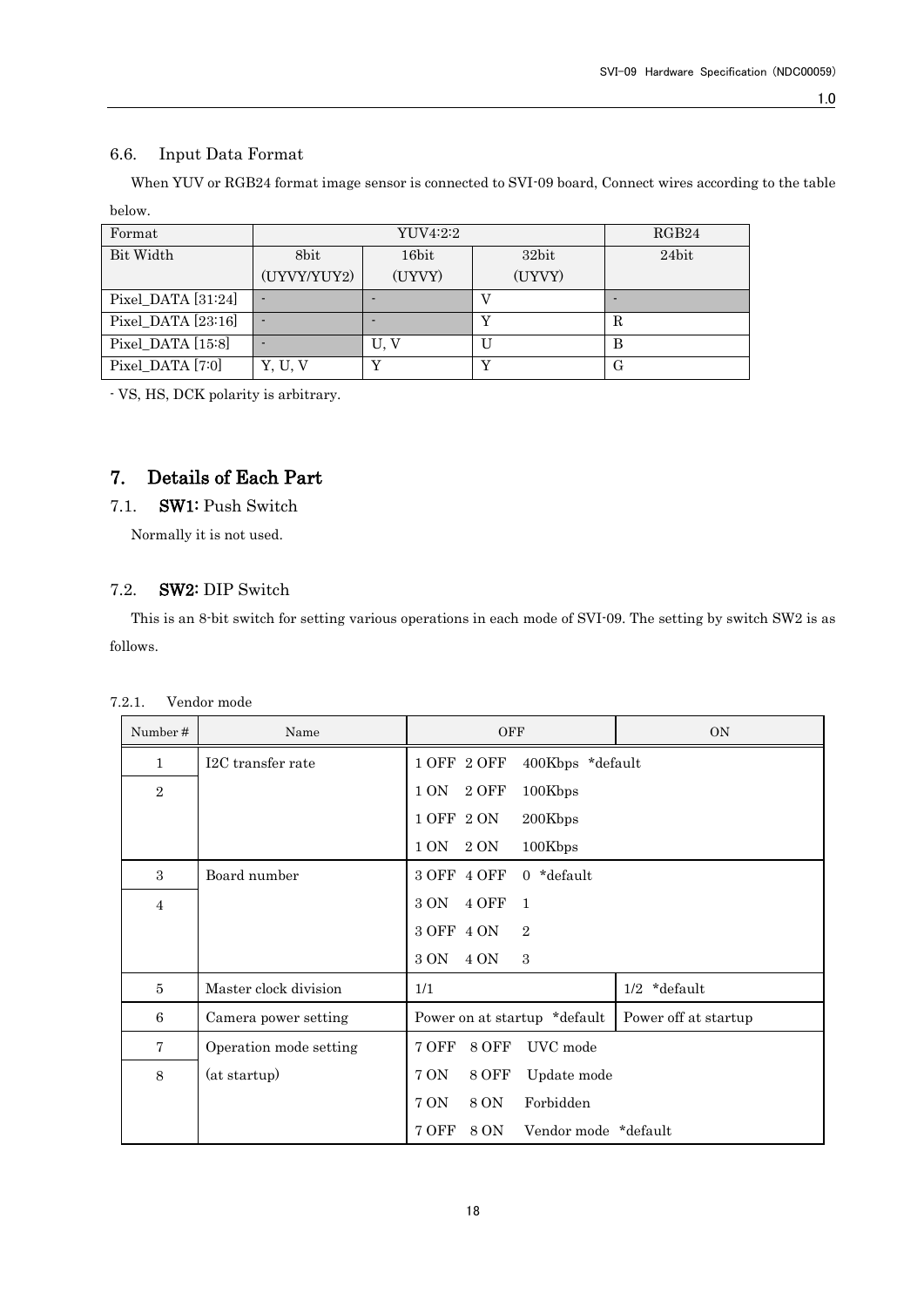| Number#        | Name                              | <b>OFF</b>                        | <b>ON</b>                |
|----------------|-----------------------------------|-----------------------------------|--------------------------|
| 1              | Camera input data width setting 1 | 8bit x 2 CLK                      | 16bit x 1 CLK (YUV)      |
|                |                                   |                                   | 24bit x 1 CLK (RGB)      |
| $\overline{2}$ | Test pattern output               | Normal operation                  | Test pattern output      |
|                | (UVC mode only)                   |                                   |                          |
| 3              | Camera input data width setting 2 | (Follows DIP SW 1)                | $32bit \times 1/2$ CLK   |
| $\overline{4}$ | ٠                                 | ٠                                 |                          |
| 5              | $\blacksquare$                    | $\overline{\phantom{a}}$          | $\overline{\phantom{a}}$ |
| 6              | $\blacksquare$                    | $\blacksquare$                    |                          |
| 7              | Operation mode setting            | 8 OFF UVC mode * default<br>7 OFF |                          |
| 8              | (at startup)                      | 7 ON<br>8 OFF Update mode         |                          |
|                |                                   | 7 ON<br>Forbidden<br>8 ON         |                          |
|                |                                   | 7 OFF<br>Vender mode<br>8 ON      |                          |

#### <span id="page-19-0"></span>7.2.2. UVC mode

In UVC mode, you set the signal polarity or resolution with control software "SVMctl.exe".

\* If you use the LAN I/F board, the settings of 7 and 8 are different. Refer to the LAN I/F board hardware specification for settings.

### <span id="page-19-1"></span>7.3. LED1-10: LED Indicator

LED on this board display the operating status of the board or FPGA.

| LED#           | Description                                                                                                 |
|----------------|-------------------------------------------------------------------------------------------------------------|
| 1              | When lit, it indicates that power is being supplied to the target. This is a red LED.                       |
| $\overline{2}$ | When lit, it indicates that the clock supplied to the target is locked.                                     |
| 3              | When lit, it indicates that a synchronized signal related to the video input from the target is             |
|                | being detected.                                                                                             |
| $\overline{4}$ | It blinks at one third of the cycle of VSYNC sync signal from the target. When the input video is 30fps, it |
|                | blinks 5 times per second.                                                                                  |
| 5              | When lit, it indicates that video frame writing to frame memory is idle.                                    |
| 6              | When lit, it indicates that the frame information management table in the secondary side is used            |
|                | when the video frame is first written to frame memory. The default is on the primary side, and              |
|                | the light is off.                                                                                           |
| $\overline{7}$ | When the light is on, it indicates that the video frame can be written to the frame memory.                 |
| 8              | When lit, it indicates that the video frame is being read and transmitted from the frame memory.            |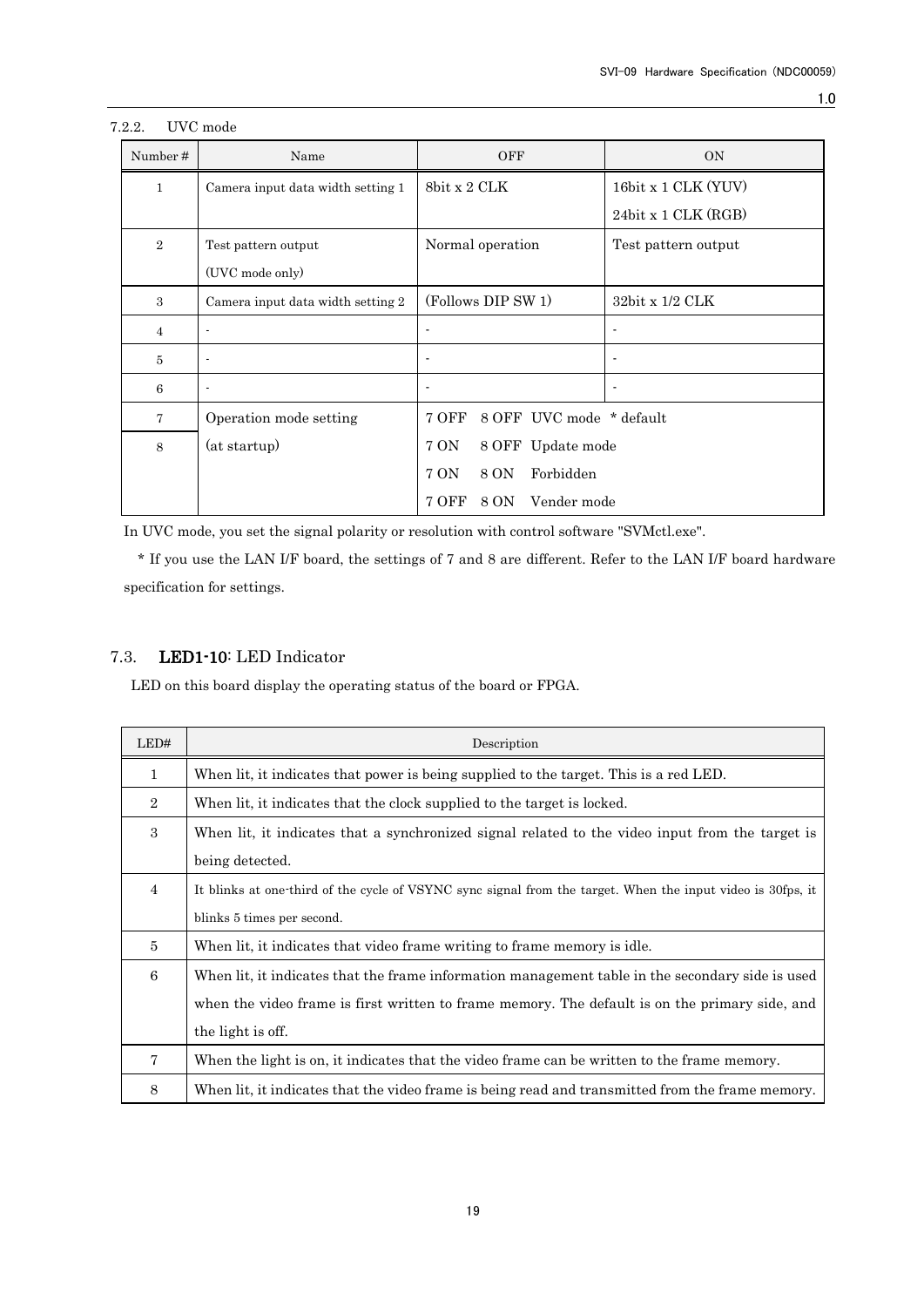| 9  | <vendor mode=""></vendor>                                                            |
|----|--------------------------------------------------------------------------------------|
|    | When lit, it indicates that USB output reading and DMA transfer is complete.         |
|    | <uvc mode=""></uvc>                                                                  |
|    | It blinks at one-third of the cycle of the FV (Frame Valid) pulse on the UVC output. |
| 10 | When lit, it indicates that power is being supplied to the board. This is a red LED. |

### <span id="page-20-0"></span>7.4. RV1, RV2, RV3: VDDH, VDDL, VDDP Adjustment Variable Resistor

These are variable resistors for the target device to regulate the power supply generated by the SVI-09 board. VDDL, VDDH can be adjusted from  $1.2V \sim 3.6V$ . VDDP can be adjusted from  $1.5V \cdot 4.1V$ .

Since VDDL is connected to voltage translator ICs, this voltage level must be equal to the parallel input signal level and GPIO voltage level. On the other hand, VDDH and VDDP are just connected to the target connector and are not used inside the board. Both voltages can be used as the power supply of external target device. For detail of VDDL, VDDH and VDDP, please refer to section 9.

In default, VDDL, VDDH, and VDDP are set to 3.3 V. You must adjust them according to the voltage of the target before use.

### <span id="page-20-1"></span>7.5. JP2: Jumper for VDDP Selection

The VDDP power supply output of SVI-09 is selected by JP2 from two systems ; +5V output from USB power supply and variable power supply from on-board regulator.

| JP2               | <b>VDDP</b>           |
|-------------------|-----------------------|
| 1-2 short circuit | variable power supply |
| 2-3 short circuit | $VUSB (+5V)$          |

### <span id="page-20-2"></span>7.6. JP3, JP4: Jumpers for Setting VIOX1, VIOX2

On the SVI-09 board, the connector CN3 is newly mouneted in addition to the IO connector mounted on the conventional board. For single-ended IO of CN3, two IO voltages (VIOX1, VIOX2) can be set, and these IO voltages are set by JP3, JP4. The voltage setting values are shown in the table below. Do not turn on SVI-09 without inserting the JP3 and JP4 jumper pins, as this may lead to breakdown.

For the correspondence between VIOX1, VIOX2 and each IO pin of CN3, refer to the pin assignment chart.

| 01 0 voltage setting (VIOAI) |       |  |  |  |
|------------------------------|-------|--|--|--|
| JP3                          | VIOX1 |  |  |  |
| 1-2 short circuit            | 1.8V  |  |  |  |
| 3-4 short circuit            | 2.5V  |  |  |  |
| 5-6 short circuit            | 3.3V  |  |  |  |

|  | JP3 voltage setting (VIOX1) |  |
|--|-----------------------------|--|
|  |                             |  |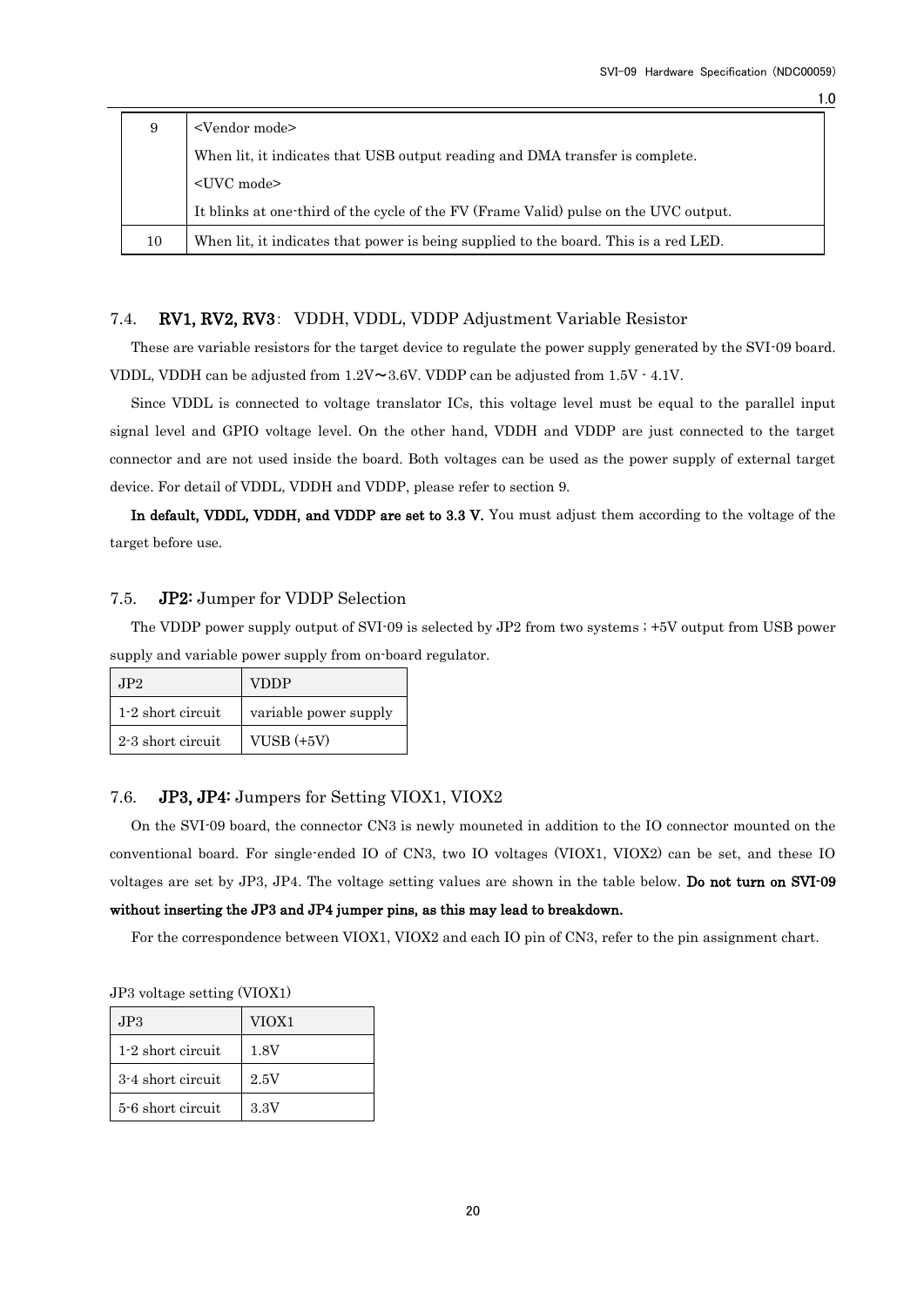JP4 voltage setting (VIOX2)

| JP4               | VIOX <sub>2</sub> |
|-------------------|-------------------|
| 1-2 short circuit | 1.8V              |
| 3-4 short circuit | 2.5V              |
| 5-6 short circuit | 3.3V              |

### <span id="page-21-0"></span>8. Check Terminal

TP6: VDDH check terminal (red)

This is the check terminal used to adjust the VDDH.

TP7: VDDL check terminal (red)

This is the check terminal used to adjust the VDDL.

#### TP5, 8, 9, 10, 11, 25. 34: Voltage check terminal (red)

These are the check terminals for each supply voltage required by SVI-09 operation.

### TP3, 4: GND check terminal (black)

These are the GND terminals used for voltage adjustment.

\*The above are descriptions for Rev.2. These are different from Rev.1. Please contact us for Rev.1.

### <span id="page-21-1"></span>9. Target Power Supply

In addition to the power supply of the IC mounted into the board, SVI-09 has variable voltage power supplies of multiple systems for the target device.

### <span id="page-21-2"></span>9.1. VDDH: System Power Supply for Target Device

VDDH is designed to be used as the power supply voltage for image sensors and target devices. It can be adjusted by the variable resistor RV1 mounted on the board, adjusted about from1.2V to 3.6V, and can output about 200mA of current. The default setting is +3.3V.

#### <span id="page-21-3"></span>9.2. VDDL: IO Power Supply for Target Device

VDDL is designed to be used as IO power supply for image sensors and target devices. It can be adjusted by the variable resistor RV2 mounted on the board, adjusted about from1.2V to 3.6V, and can output about 200mA of current.

The SVI-09 is equipped with a level converter IC, and when you use CN 4 and 5, IO signals are converted from VDDL level to internal IO level. Thus, even if VDDL is not used in the target device, VDDL must be adjusted to the output IO voltage level of the target.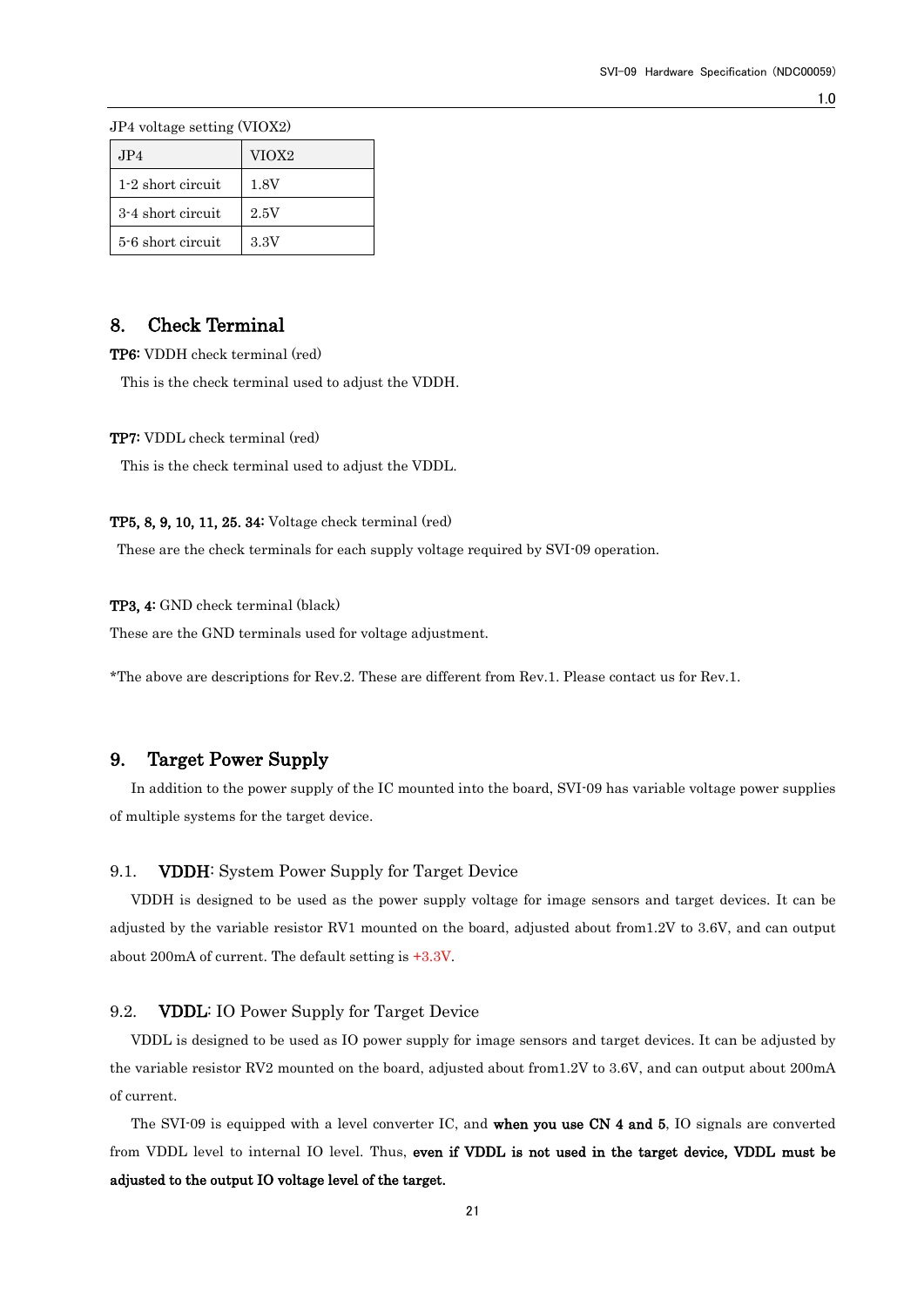When you use CN3, the IO voltage (VIOX1, VIOX2) of CN3 is set independently from VDDL because it is selected by jumper JP3 and 4. The default setting is +3.3V.

### <span id="page-22-0"></span>9.3. VDDP: Auxiliary Power Supply for Target Device

VDDP is designed to be used as auxiliary power supply for image sensors and target devices. When the status of the jumper JP2 is short-circuited between 1 and 2, VDDP can be adjusted with the variable resistor RV3 mounted on the board, adjusted about from 1.5V to 4.1V, and can output about 200 mA of current. When JP2 is short-circuited between 2 and 3, USB power supply +5V is output directly to VDDP. The default setting is +3.3V.

### <span id="page-22-1"></span>9.4. CN4 and 5 IO Schematic Diagram



- The IO voltage of each pin depends on the voltage of VDDL.

### <span id="page-22-2"></span>9.5. CN3 IO Schematic Diagram



- The IO voltage of each pin depends on the voltage of VIOX1, VIOX2.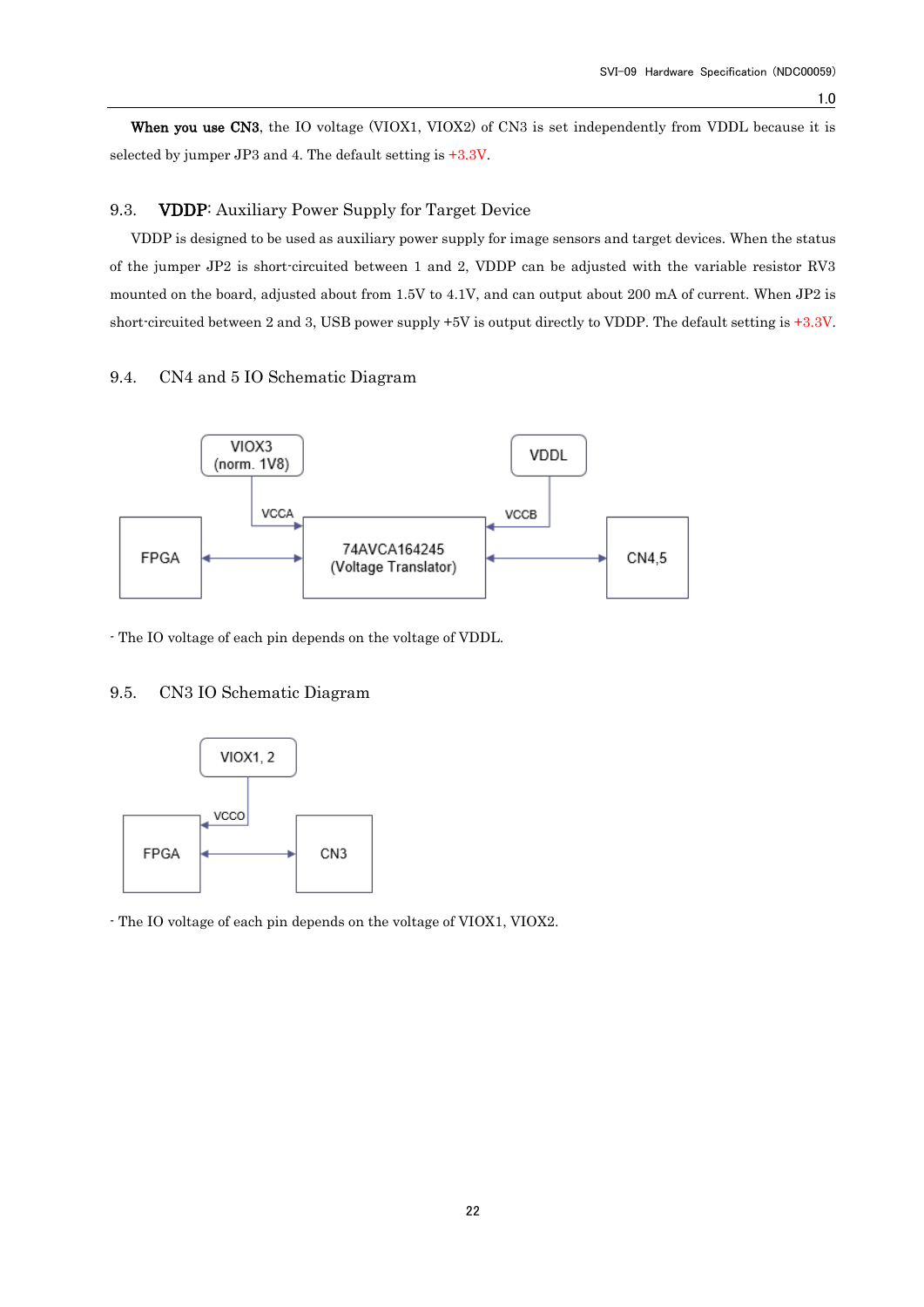### <span id="page-23-0"></span>10. Notes

For proper use of the board, be sure to observe the following precautions.

- 1. To update the farm and FPGA, use dedicated control software from the host PC.
- 2. When connecting and disconnecting targets, be sure to turn off the power supply of SVI-09.
- 3. Use a power supply that has a sufficient current capacity to supply power to the board, and supply power from a PC at your own risk. We are not responsible for any damage to your PC by any chance.
- 4. The contents of this document may be changed in the future without notice.
- 5. Reprinting of part or the whole of the contents of this document is strictly forbidden.
- 6. If you notice anything incorrect, omissions or errors, please contact NetVision. [sv-support@net-vision.co.jp](mailto:sv-support@net-vision.co.jp)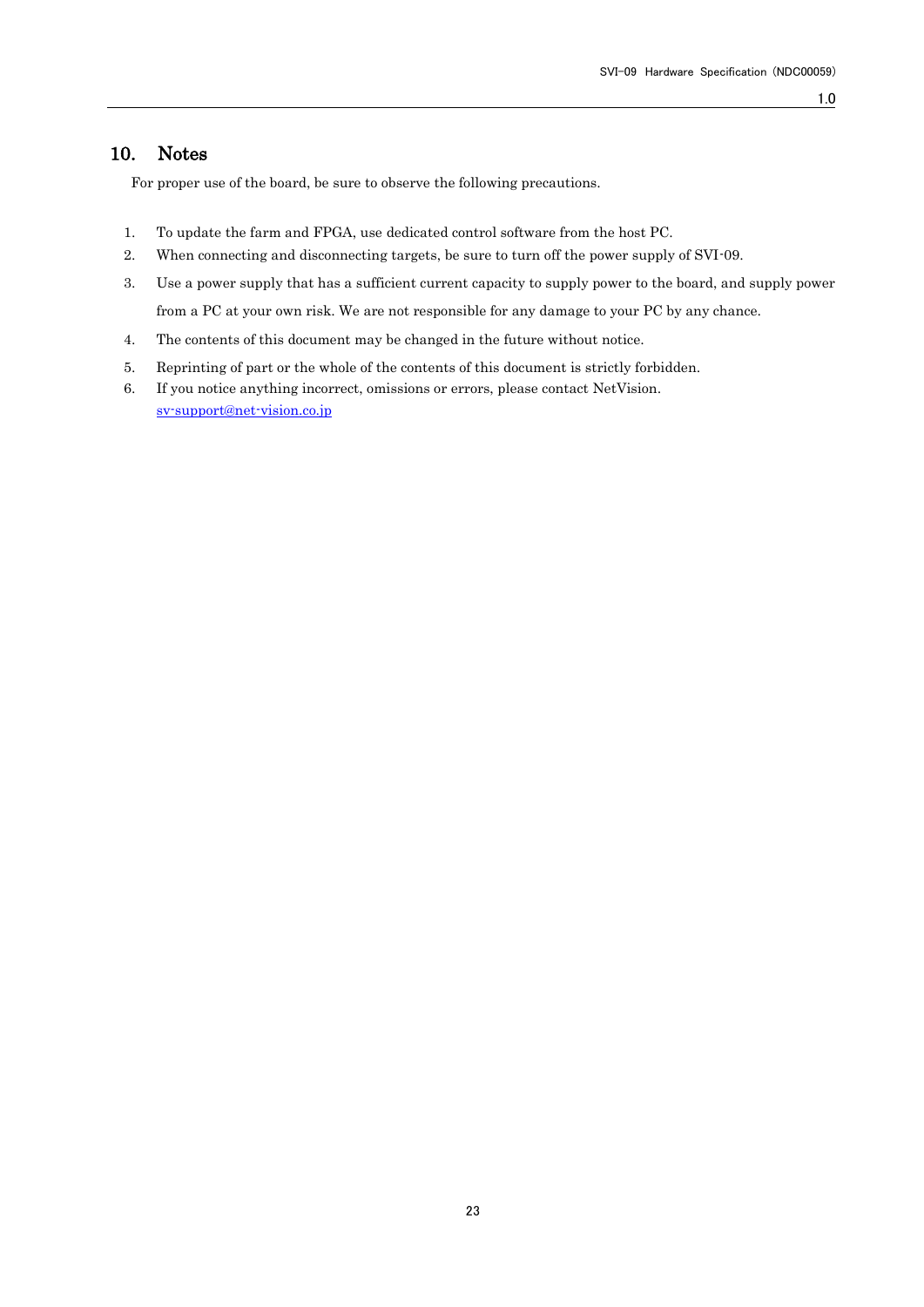### <span id="page-24-0"></span>11. Appendix

### <span id="page-24-1"></span>11.1. CN2: USB3.0 Connector

CN2 is USB 3.0 connector for connecting to the host PC. You can use a commercially available USB 3.0 cable. This connector is also used to supply power to SVI-09.

|                | Connector                  | USB30B-09K-PC: JC Electronics Corporation |                            |                |            |            |                            |
|----------------|----------------------------|-------------------------------------------|----------------------------|----------------|------------|------------|----------------------------|
| Pin#           | Name                       | DIR                                       | Description                | Pin#           | Name       | <b>DIR</b> | Description                |
| $\mathbf{1}$   | <b>VBUS</b>                | IN                                        | + 5y Bus Power             | $\overline{2}$ | $D$ -      | I/O        | USB 2.0 Differential Pair- |
| $\mathcal{S}$  | $D+$                       | I/O                                       | USB 2.0 Differential Pair+ | $\overline{4}$ | <b>GND</b> |            | GND for Power              |
| $\overline{5}$ | SSRX-                      | IN                                        | USB 3.0 Reception          | 6              | $SSRX+$    | IN         | USB 3.0 Reception          |
|                |                            |                                           | Differential pair -        |                |            |            | Differential pair +        |
| 7              | <b>GND</b><br><b>DRAIN</b> |                                           | GND for Signal             | 8              | SSTX-      | <b>OUT</b> | USB 3.0 Transmission       |
|                |                            |                                           |                            |                |            |            | Differential pair -        |
| 9              | $SSTX+$                    | <b>OUT</b>                                | USB 3.0 Transmission       |                |            |            |                            |
|                |                            |                                           | Differential pair +        |                |            |            |                            |

### <span id="page-24-2"></span>11.2. CN6: FPGA-JTAG Connector

CN6 is the JTAG port used to write to the SPI-ROM of the FPGA bit stream or to debug a running FPGA. You do not need to use it in normal operation.

|                | Connector  | $A3B-14PA-2DSA(71)$ : HRS |             |                |             |                          |                          |
|----------------|------------|---------------------------|-------------|----------------|-------------|--------------------------|--------------------------|
| Pin#           | Name       | DIR                       | Description | Pin#           | Name        | DIR                      | Description              |
| $\mathbf{1}$   | <b>GND</b> | ٠                         |             | $\overline{2}$ | <b>VREF</b> | <b>OUT</b>               | Reference Voltage (3.3V) |
| $\mathcal{S}$  | <b>GND</b> |                           |             | $\overline{4}$ | <b>TMS</b>  | IN                       | <b>JTAG-TMS</b>          |
| $\overline{5}$ | <b>GND</b> | ٠                         |             | 6              | TCK         | IN                       | JTAG-TCK                 |
| $\overline{7}$ | <b>GND</b> | $\overline{\phantom{a}}$  |             | 8              | <b>TDO</b>  | <b>OUT</b>               | JTAG-TDO                 |
| 9              | <b>GND</b> | $\overline{\phantom{a}}$  |             | 10             | <b>TDI</b>  | IN                       | JTAG-TDI                 |
| 11             | <b>GND</b> |                           |             | 12             | NC          | $\overline{\phantom{a}}$ | Disconnected             |
| 13             | <b>GND</b> | $\overline{\phantom{a}}$  |             | 14             | NC          | $\blacksquare$           | Disconnected             |

\*The direction is seen from the FPGA.

\*We do not guarantee the operation when you use it.